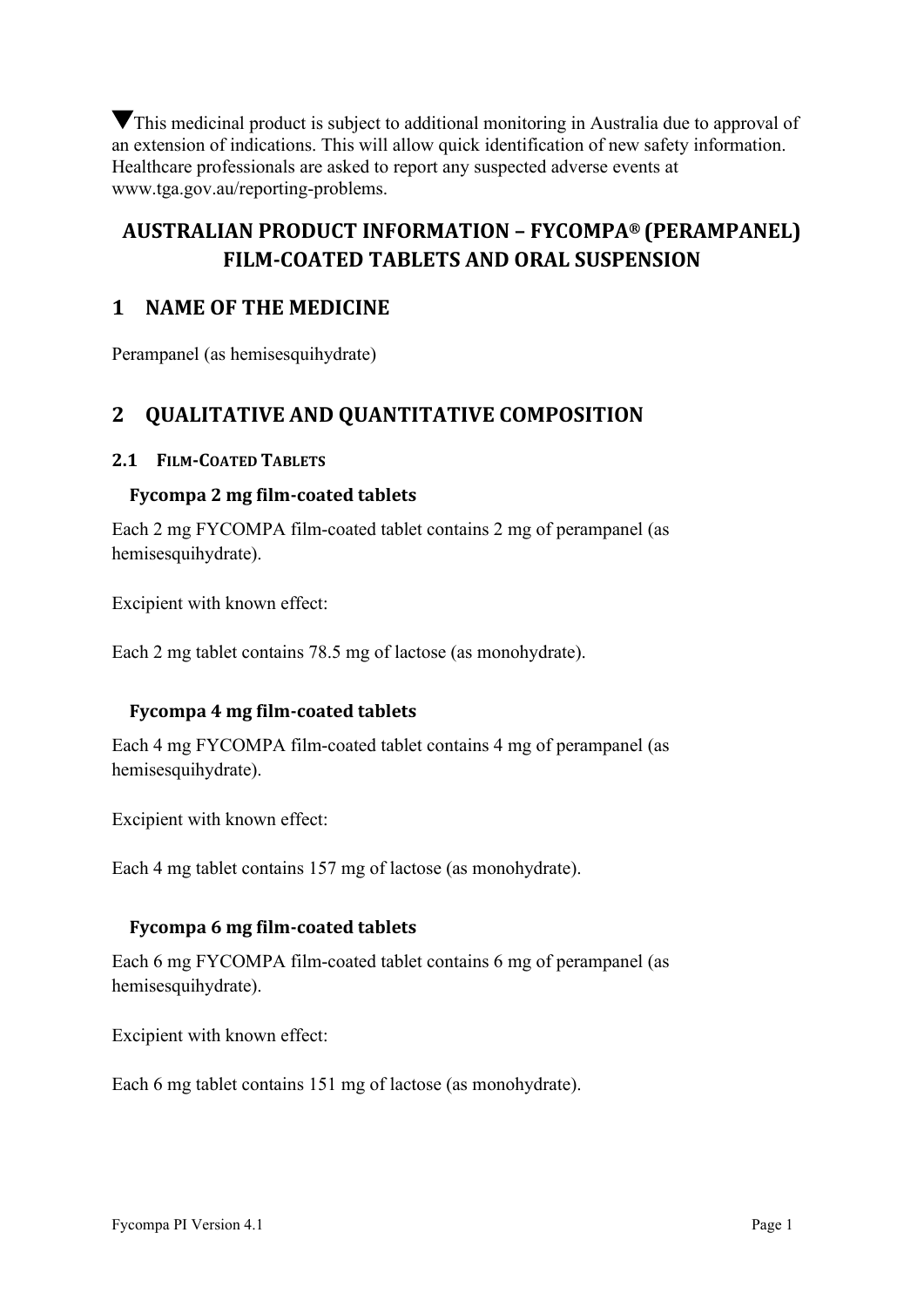## **Fycompa 8 mg film-coated tablets**

Each 8 mg FYCOMPA film-coated tablet contains 8 mg of perampanel (as hemisesquihydrate).

Excipient with known effect:

Each 8 mg tablet contains 149 mg of lactose (as monohydrate).

### **Fycompa 10 mg film-coated tablets**

Each 10 mg FYCOMPA film-coated tablet contains 10 mg of perampanel (as hemisesquihydrate).

Excipient with known effect:

Each 10 mg tablet contains 147 mg of lactose (as monohydrate).

#### **Fycompa 12 mg film-coated tablets**

Each 12 mg FYCOMPA film-coated tablet contains 12 mg of perampanel (as hemisesquihydrate).

Excipient with known effect:

Each 12 mg tablet contains 145 mg of lactose (as monohydrate).

#### **All film-coated tablets**

Excipients with known effect: Sugars (as lactose)

For the full list of excipients, see Section [6.1](#page-30-0) List of excipients.

#### **2.2 ORAL SUSPENSION**

Each bottle of 340 mL oral suspension contains 170 mg perampanel (as hemisesquihydrate).

Each 4 mL of oral suspension contains 2 mg perampanel (as hemisesquihydrate).

Excipient with known effect:

Each 4 mL of oral suspension contains:

1000 mg sorbitol solution (70%) (crystallising), 4.40 mg sodium benzoate.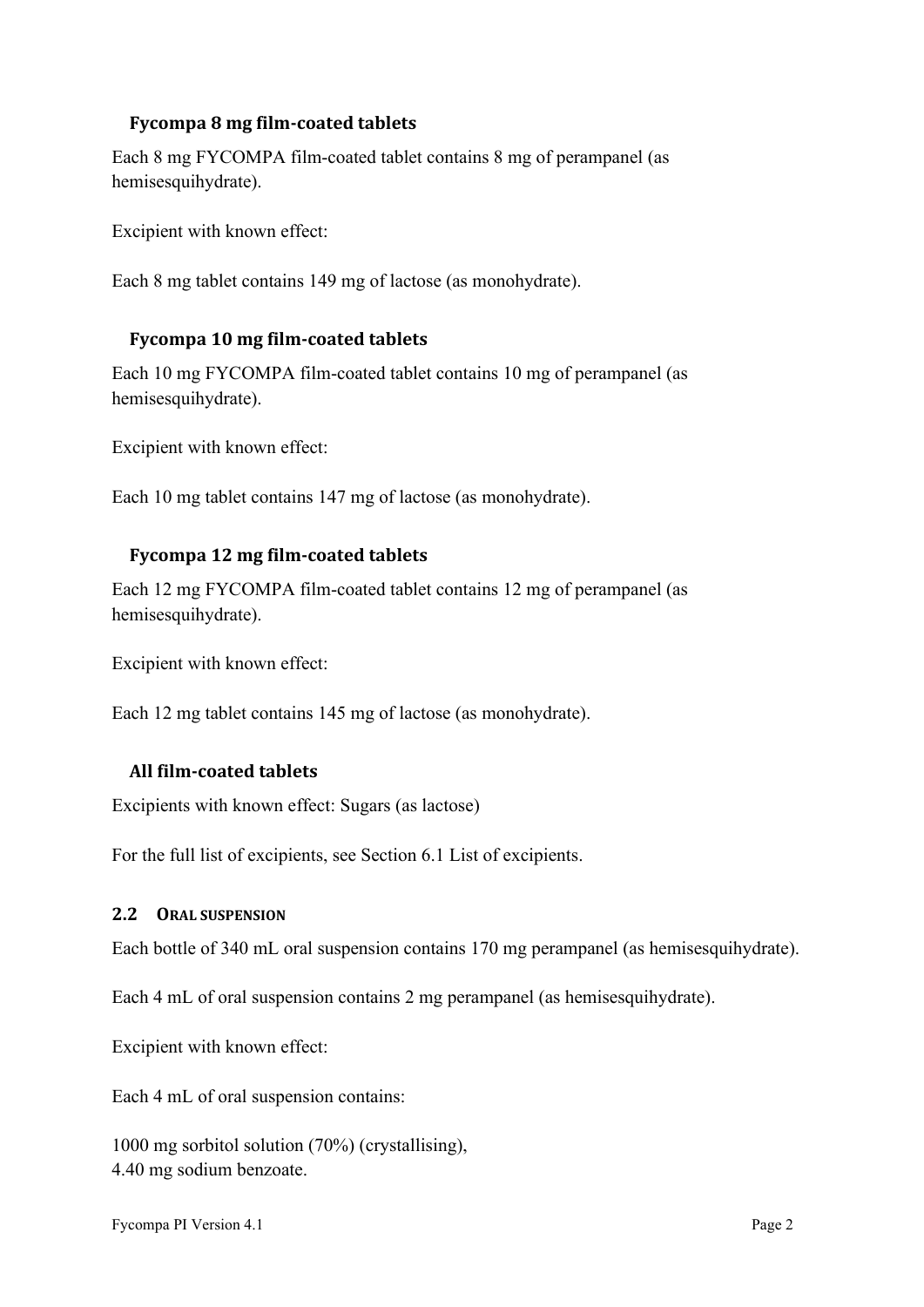For the full list of excipients, see Section [6.1](#page-30-0) List of excipients.

# **3 PHARMACEUTICAL FORM**

#### **3.1 FILM COATED TABLET**

FYCOMPA 2 mg film-coated tablets are orange, round, biconvex tablets, engraved with E275 on one side and '2' on other side.

FYCOMPA 4 mg film-coated tablets are red, round, biconvex tablets, engraved with E277 on one side and '4' on other side.

FYCOMPA 6 mg film-coated tablets are pink, round, biconvex tablets, engraved with E294 on one side and '6' on other side

FYCOMPA 8 mg film-coated tablets are purple, round, biconvex tablets, engraved with E295 on one side and '8' on other side.

FYCOMPA 10 mg film-coated tablets are green, round, biconvex tablets, engraved with E296 on one side and '10' on other side.

FYCOMPA 12 mg film-coated tablets are blue, round, biconvex tablets, engraved with E297 on one side and '12' on other side.

#### **3.2 ORAL SUSPENSION**

FYCOMPA oral suspension appears as a white to off-white suspension.

# **4 CLINICAL PARTICULARS**

#### **4.1 THERAPEUTIC INDICATIONS**

FYCOMPA is indicated for the adjunctive treatment of

- Partial-onset seizures (POS) with or without secondarily generalised seizures in patients from 4 years of age with epilepsy.

- Primary generalised tonic-clonic seizures (PGTCS) in patients from 7 years of age with idiopathic generalised epilepsy.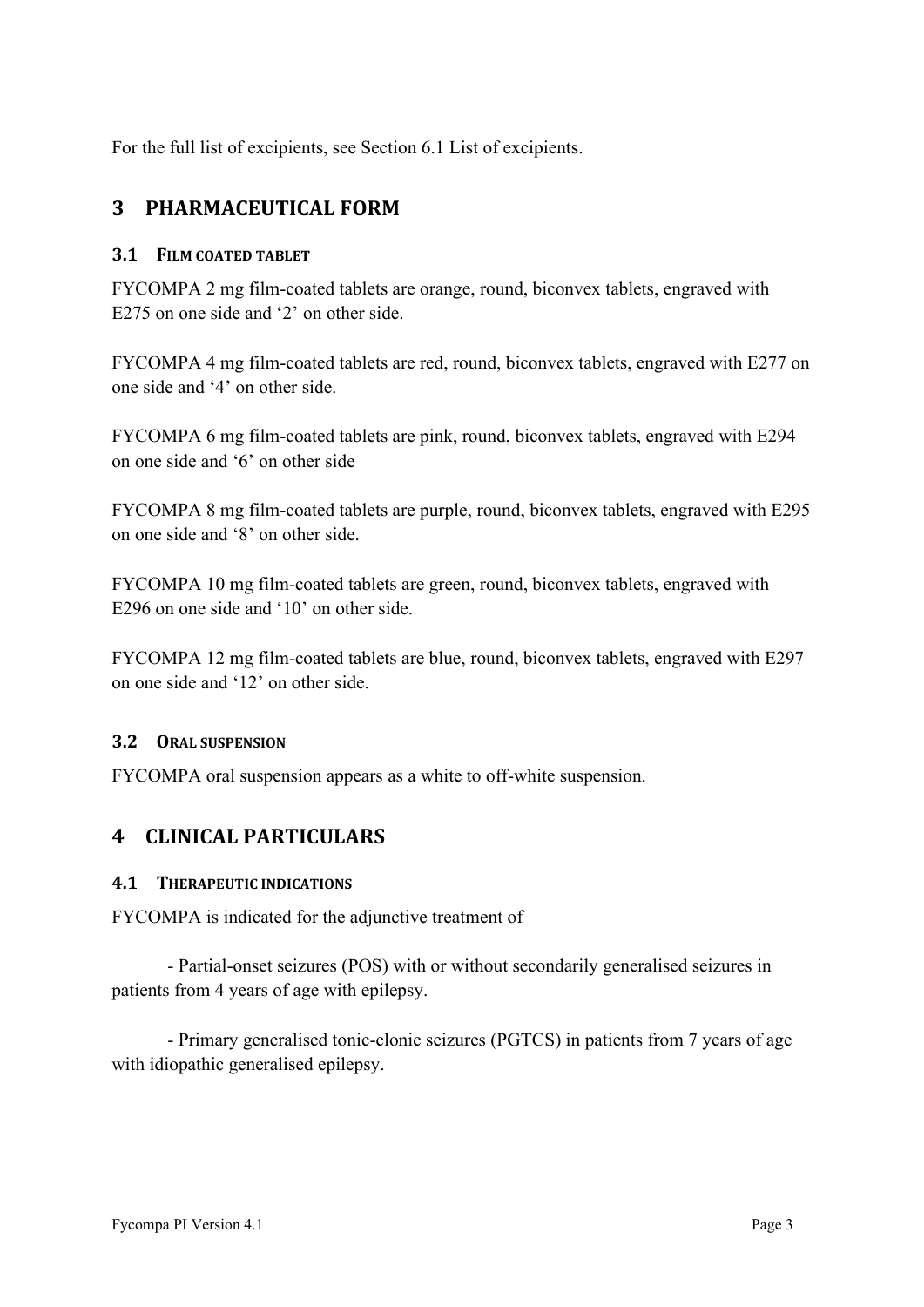#### <span id="page-3-0"></span>**4.2 DOSE AND METHOD OF ADMINISTRATION**

FYCOMPA must be titrated, according to individual patient response, in order to optimise the balance between efficacy and tolerability. FYCOMPA should be taken orally once daily at bedtime.

The physician should prescribe the most appropriate formulation and strength according to weight and dose. Alternate formulations of perampanel are available, including oral suspension.

### **Dose and Titration for all patients**

[Table 1](#page-4-0) summarises the recommended posology for patients with Partial-Onset Seizures from 4 years of age and patients with Primary Generalised Tonic Clonic Seizures from 7 years of age.

Treatment with FYCOMPA should be initiated with the lowest dose specified in [Table 1](#page-4-0) for the patient's age and weight. The dose may be increased based on clinical response and tolerability by increments according to age and weight as specified in [Table 1](#page-4-0) (no more frequently than either weekly or every 2-4 weeks as per half-life considerations described below) to a maintenance dose according to age and weight as specified in [Table 1.](#page-4-0) Real world experience suggests that slower titration may lead to improved tolerability. Depending upon individual clinical response and tolerability at the recommended maintenance dose, the dose may be increased by increments no more frequently than either weekly or every 2-4 weeks according to age and weight as specified in [Table 1](#page-4-0) to the Recommended Maximum Dose specified in [Table 1,](#page-4-0) which may be effective in some patients (see Section [4.4](#page-6-0) Special warnings and precautions for use). It is recommended that FYCOMPA is maintained at the lowest dose that controls symptoms in order to reduce potential adverse events.

Concomitant medicines, such as moderate and strong CYP3A4 inducers, including enzymeinducing AEDs such as phenytoin, carbamazepine, and oxcarbazepine, may impact the halflife of perampanel (see Section [4.5](#page-12-0) Interactions with other medicines and other forms of interactions). Patients who are taking concomitant medicinal products that do not shorten the half-life of perampanel should be titrated no more frequently than every 2-4 weeks. Patients who are taking concomitant medicinal products that shorten the half-life of perampanel (see Section [4.5](#page-12-0) Interactions with other medicines and other forms of interactions) should be titrated no more frequently than at weekly intervals.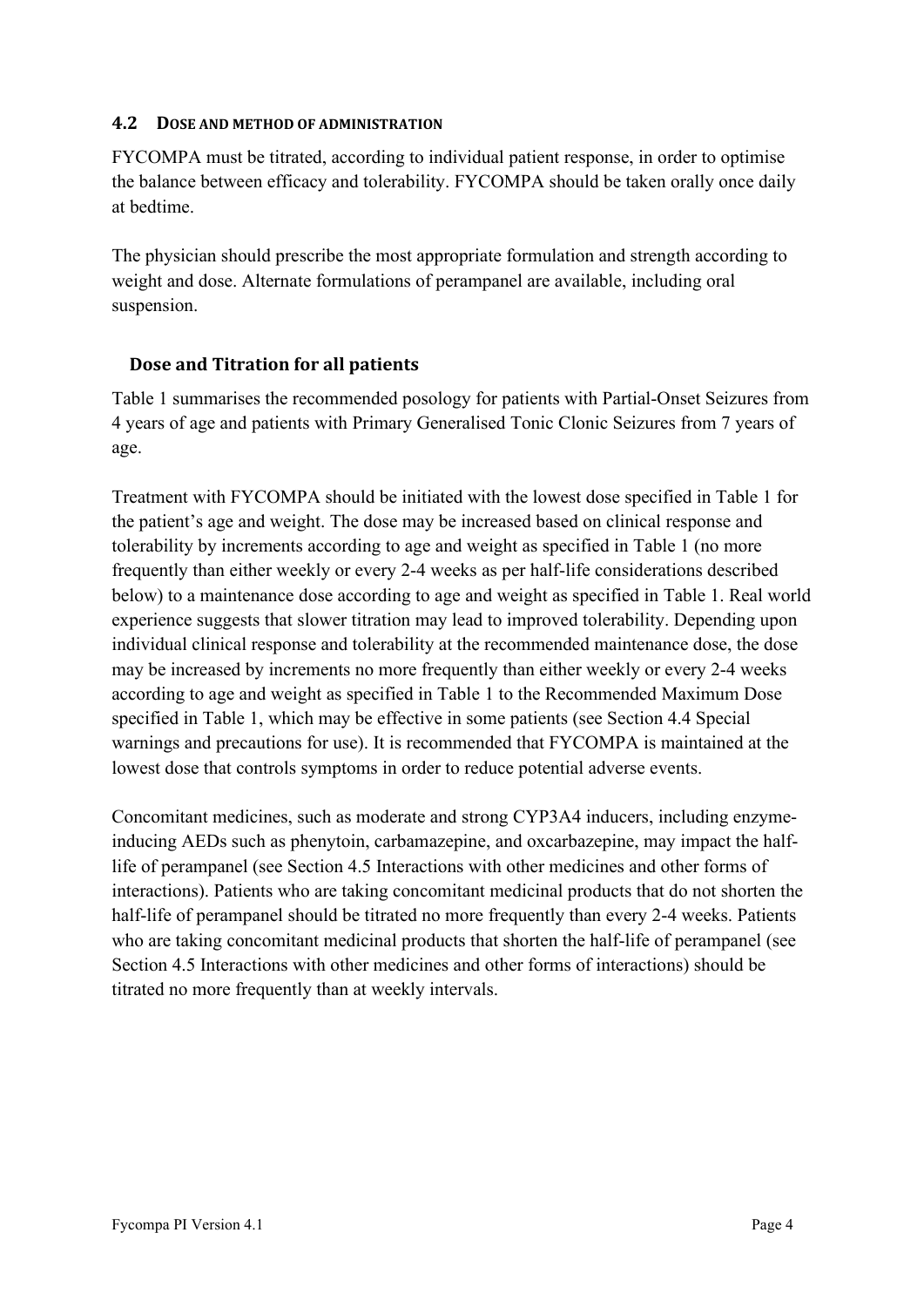<span id="page-4-0"></span>

| Table 1: Recommended posology for patients with Partial-Onset Seizures (from 4 years |
|--------------------------------------------------------------------------------------|
| of age) and Primary Generalised Tonic Clonic Seizures (from 7 years of age)          |

| $\cdots$                  | $\frac{1}{2}$ and $\frac{1}{2}$ and $\frac{1}{2}$ and $\frac{1}{2}$ and $\frac{1}{2}$ and $\frac{1}{2}$ and $\frac{1}{2}$<br>Adult/adolescent | Children (<12 years); weighing: |                           |                        |  |
|---------------------------|-----------------------------------------------------------------------------------------------------------------------------------------------|---------------------------------|---------------------------|------------------------|--|
|                           | (12 years and<br>older)                                                                                                                       | $\geq$ 30 kg                    | $20 - 30$ kg              | $< 20 \text{ kg}$      |  |
| Recommended               | $2$ mg/day                                                                                                                                    | $2$ mg/day                      | $1$ mg/day                | $1$ mg/day             |  |
| starting dose             | $(4 \text{ ml/day})$                                                                                                                          | $(4 \text{ ml/day})$            | $(2 \text{ ml/day})$      | $(2 \text{ ml/day})$   |  |
| <b>Titration</b>          | $2$ mg/day                                                                                                                                    | $2$ mg/day                      | $1$ mg/day                | $1$ mg/day             |  |
| increments up to          | $(4 \text{ ml/day})$                                                                                                                          | $(4 \text{ ml/day})$            | $(2 \text{ ml/day})$      | $(2 \text{ ml/day})$   |  |
| maintenance               |                                                                                                                                               |                                 |                           |                        |  |
| dose <sup>a</sup>         |                                                                                                                                               |                                 |                           |                        |  |
| Recommended               | $4-8$ mg/day                                                                                                                                  | $4-8$ mg/day                    | $4-6$ mg/day              | $2 - 4$ mg/day         |  |
| maintenance dose          | $(8 - 16 \text{ ml/day})$                                                                                                                     | $(8 - 16 \text{ ml/day})$       | $(8 - 12 \text{ ml/day})$ | $(4-8 \text{ ml/day})$ |  |
| <b>Titration</b>          | $2$ mg/day                                                                                                                                    | $2$ mg/day                      | $1$ mg/day                | $0.5$ mg/day           |  |
| increments up to          | $(4 \text{ ml/day})$                                                                                                                          | $(4 \text{ ml/day})$            | $(2 \text{ ml/day})$      | $(1 \text{ ml/day})$   |  |
| maximum dose <sup>a</sup> |                                                                                                                                               |                                 |                           |                        |  |
| Recommended               | 12 mg/day                                                                                                                                     | 12 mg/day                       | 8 mg/day                  | 6 mg/day               |  |
| maximum dose              | $(24 \text{ ml/day})$                                                                                                                         | $(24 \text{ ml/day})$           | $(16 \text{ ml/day})$     | $(12 \text{ ml/day})$  |  |

a: Titration for patients taking medicinal products that do not shorten the half-life of perampanel should occur no more frequently than every 2-4 weeks.

Titration for patients taking medicinal products that shorten the half-life of perampanel should occur no more frequently than weekly intervals

#### **Treatment withdrawal and missed doses**

When withdrawing FYCOMPA, the dose should be gradually reduced (see Section [4.4](#page-6-0) Special warnings and precautions for use).

Single missed dose: As perampanel has a long half-life, the patient should wait and take their next dose as scheduled.

If more than 1 dose has been missed, for a continuous period of less than 5 half-lives (3 weeks for patients not taking perampanel metabolism-inducing AEDs, 1 week for patients taking perampanel metabolism-inducing AEDs (see Section [4.5](#page-12-0) Interactions With Other Medicines And Other Forms Of Interactions), consideration should be given to restart treatment from the last dose level.

If a patient has discontinued perampanel for a continuous period of more than 5 half-lives, it is recommended that initial dosing recommendations given above should be followed.

### **Special Populations**

#### *Renal impairment*

Dose adjustment is not required in patients with mild renal impairment. Use in patients with moderate or severe renal impairment or patients undergoing haemodialysis is not recommended.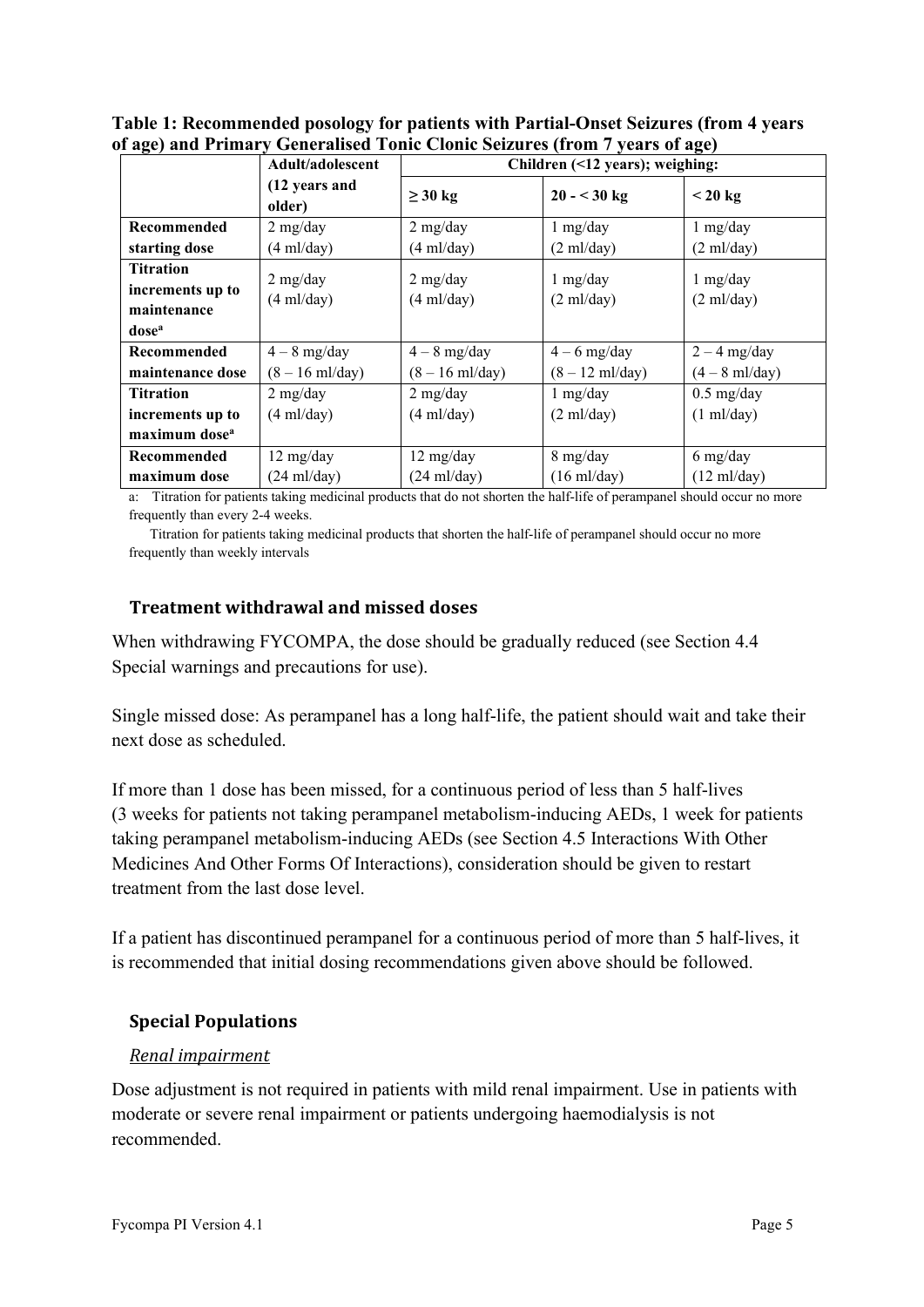### *Patients with hepatic impairment*

Dose increases in adult and adolescent patients with mild and moderate hepatic impairment should be based on clinical response and tolerability.

For adult and adolescent patients with mild or moderate hepatic impairment, dosing can be initiated at the starting dose specified in [Table 1.](#page-4-0) Patients should be up-titrated slowly and no faster than every 2 weeks based on tolerability and effectiveness. FYCOMPA dosing for patients with mild and moderate impairment should not exceed the maintenance dose specified in [Table 1.](#page-4-0)

No data is available in children <12 years with mild or moderate hepatic impairment. No dosing recommendation can be made for these children.

Use in patients with severe hepatic impairment is not recommended.

### *Elderly patients*

FYCOMPA should be used with caution in the elderly (see Section [4.4](#page-6-0) Special warnings and precautions for use).

#### *Paediatric patients*

There is limited long term safety data in children below 12 years of age. The safety and efficacy of FYCOMPA in children below 4 years of age with POS and 7 years of age with PGTCS have not been established yet.

### **Method of administration**

FYCOMPA should be taken as single oral dose at bedtime. It may be taken with or without food (see Section [5.2](#page-26-0) Pharmacokinetic Properties).

The film-coated tablet should be swallowed whole with a glass of water. It should not be chewed, crushed or split. The film-coated tablets cannot be split accurately as there is no break line. To ensure the patient receives the entire dose the tablets should be swallowed whole without chewing or crushing.

The oral suspension should be shaken vigorously for at least 5 seconds before every administration. The press in-bottle adapter (PIBA) which is supplied in the product carton should be inserted firmly into the neck of the bottle before use and remain in place for the duration of the usage of the bottle. The oral syringe should be inserted into the PIBA and the dose withdrawn from the inverted bottle. The provided adaptor and graduated oral dosing syringe should be used to administer the oral suspension. A household teaspoon or tablespoon is not an adequate measuring device. The cap should be replaced after each use. The cap fits properly when the PIBA is in place.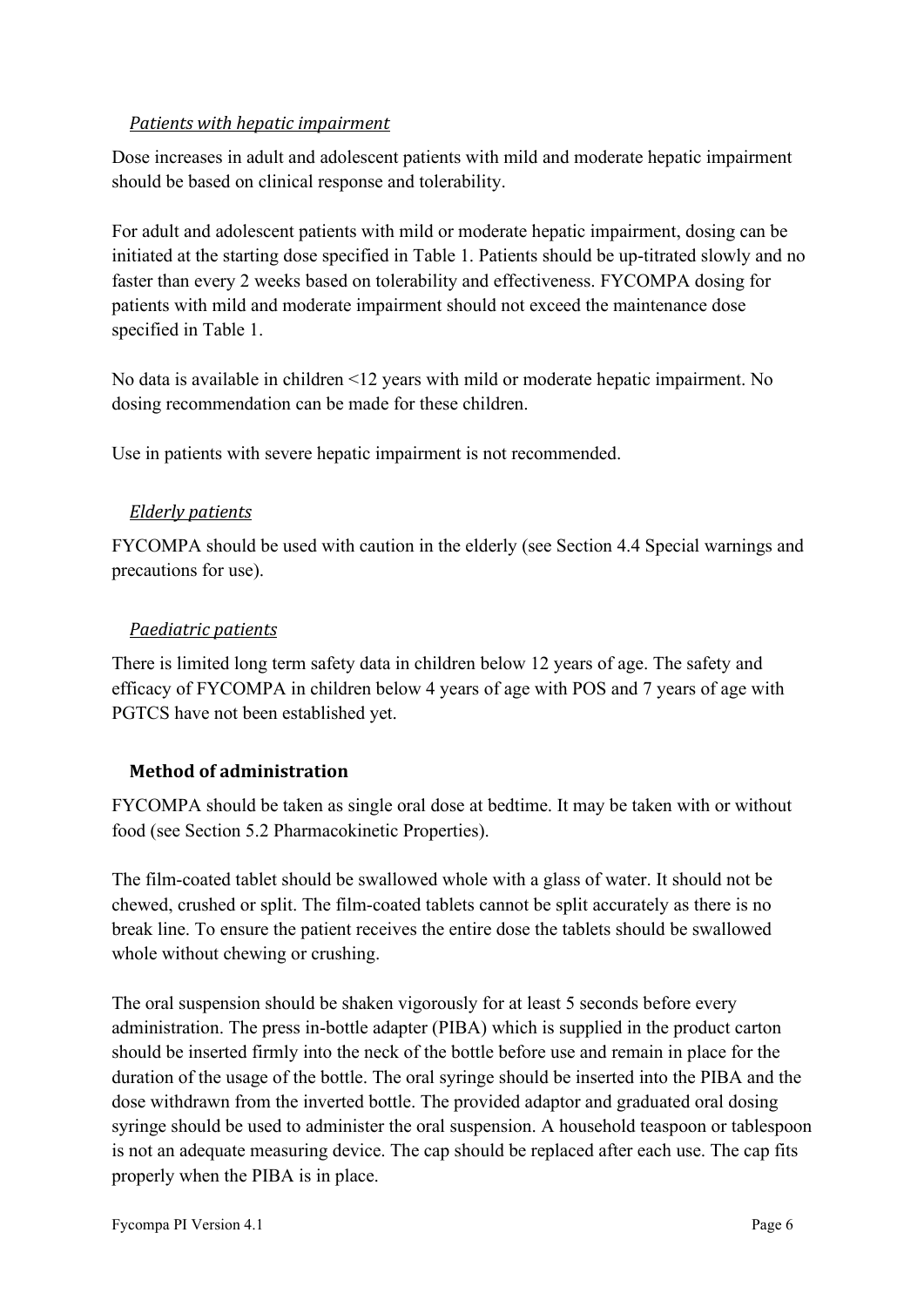Discard any unused FYCOMPA oral suspension remaining 90 days after first opening the bottle.

## **4.3 CONTRAINDICATIONS**

Hypersensitivity to the active substance or to any of the excipients (see Section [6.1](#page-30-0) List of excipients.).

## <span id="page-6-0"></span>**4.4 SPECIAL WARNINGS AND PRECAUTIONS FOR USE**

## **Suicidal ideation and behaviour**

Antiepileptic drugs (AED), including FYCOMPA, increase the risk of suicidal thoughts or behaviour in patients taking these drugs for any indication. Patients treated with any AED for any indication should be monitored for the emergence or worsening of depression, suicidal thoughts or behaviour, and/or any unusual changes in mood or behaviour.

Pooled analyses of 199 placebo-controlled clinical trials (mono- and adjunctive therapy) of 11 different AEDs showed that patients randomised to one of the AEDs had approximately twice the risk (adjusted Relative Risk 1.8, 95% ci:1.2, 2.7) of suicidal thinking or behaviour compared to patients randomised to placebo. In these trials, which had a median treatment duration of 12 weeks, the estimated incidence rate of suicidal behaviour or ideation among 27,863 AED-treatment patients was 0.43%, compared to 0.24% among 16,029 placebotreated patients, representing an increase of approximately one case of suicidal thinking or behaviour for every 530 patients treated. There were four suicides in drug-treated patients in the trials and none in the placebo-treated patients, but the number is too small to allow any conclusion about drug effect on suicide.

The increased risk of suicidal thoughts or behaviour with AEDs was observed as early as one week after starting drug treatment with AEDs and persisted for the duration of treatment assessed. Because most trials included in the analysis did not extend beyond 24 weeks, the risk of suicidal thoughts or behaviour beyond 24 weeks could not be assessed.

The risk of suicidal thoughts or behaviour was generally consistent among drugs in the data analyses. The finding of increased risk with AEDs of varying mechanisms of action and across a range of indications suggests that the risk applies to all AEDs used for any indication. The risk did not vary substantially by age (5-100 years) in the clinical trials analysed. [Table 2](#page-7-0) shows absolute and relative risk by indication for all evaluated AEDs.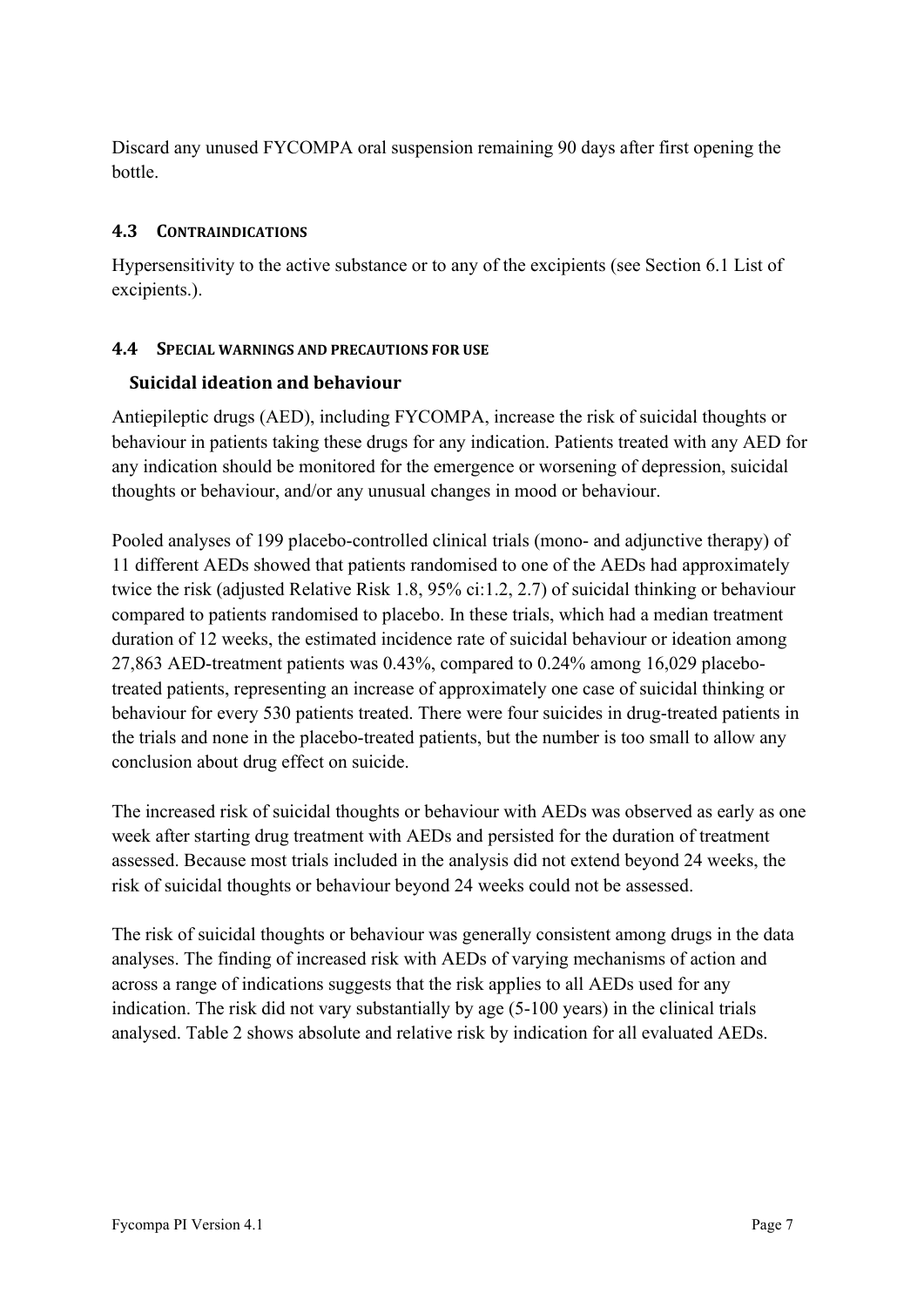| Indication  | Placebo Patients with | $\overline{ }$<br>Drug Patients with | <b>Relative Risk:</b> | Risk Difference:       |
|-------------|-----------------------|--------------------------------------|-----------------------|------------------------|
|             | Events Per 1000       | Events Per 1000                      | Incidence of Events   | <b>Additional Drug</b> |
|             | Patients              | Patients                             | in Drug Patients      | Patients with Events   |
|             |                       |                                      | Incidence in Placebo  | Per 1000 Patients      |
|             |                       |                                      | Patients              |                        |
| Epilepsy    | $1.0\,$               | 3.4                                  | 3.5                   | 2.4                    |
| Psychiatric | 5.7                   | 8.5                                  | 1.5                   | 2.9                    |
| Other       | 1.0                   | 1.8                                  | 1.9                   | 0.9                    |
| Total       | 2.4                   | 4.3                                  | 1.8                   | 1.9                    |

<span id="page-7-0"></span>**Table 2: Risk by indication for Antiepileptic Drugs in the Pooled Analysis**

The relative risk for suicidal thoughts or behaviour was higher in clinical trials for epilepsy than in clinical trials for psychiatric or other indications, but the absolute risk differences were similar for epilepsy and psychiatric conditions.

Anyone considering prescribing FYCOMPA or any other AED must balance the risk with the risk of untreated illness. Epilepsy and many other illnesses for which AEDs are prescribed are themselves associated with morbidity and mortality and an increased risk of suicidal thoughts and behaviour. Should suicidal thoughts and behaviour emerge during treatment, the prescriber needs to consider whether the emergence of these symptoms in any given patient may be related to the illness being treated.

Patients, their caregivers, and families should be informed that AEDs increase the risk of suicidal thoughts and behaviour and should be advised of the need to be alert for the emergence or worsening of the signs and symptoms of depression, any unusual changes in mood or behaviour, or the emergence of suicidal thoughts, behaviour, or thoughts about selfharm. Behaviours of concern should be reported immediately to the treating doctor.

# **Drug Reaction with Eosinophilia and Systemic Symptoms (DRESS)/Multiorgan Hypersensitivity**

Drug Reaction with Eosinophilia and Systemic Symptoms (DRESS), also known as Multiorgan hypersensitivity, has been reported in patients taking antiepileptic drugs, including FYCOMPA. DRESS may be fatal or life-threatening. If signs or symptoms of DRESS are present, the patient should be evaluated immediately and FYCOMPA should be discontinued if an alternative aetiology for the signs or symptoms cannot be established.

# **Nervous system disorders**

# *Dizziness and gait disturbance*

FYCOMPA caused dose-related increases in events related to dizziness and disturbance in gait or coordination (see [4.8](#page-16-0) Adverse Effects (Undesirable effects)). In the controlled Phase 3 epilepsy clinical trials, dizziness and vertigo were reported in 35% and 47% of patients randomised to receive FYCOMPA at doses of 8 mg and 12 mg/day, respectively, compared to 10% of placebo-treated patients. The gait disturbance related events (including ataxia, gait disturbance, balance disorder, and coordination abnormal) were reported in 12% and 16% of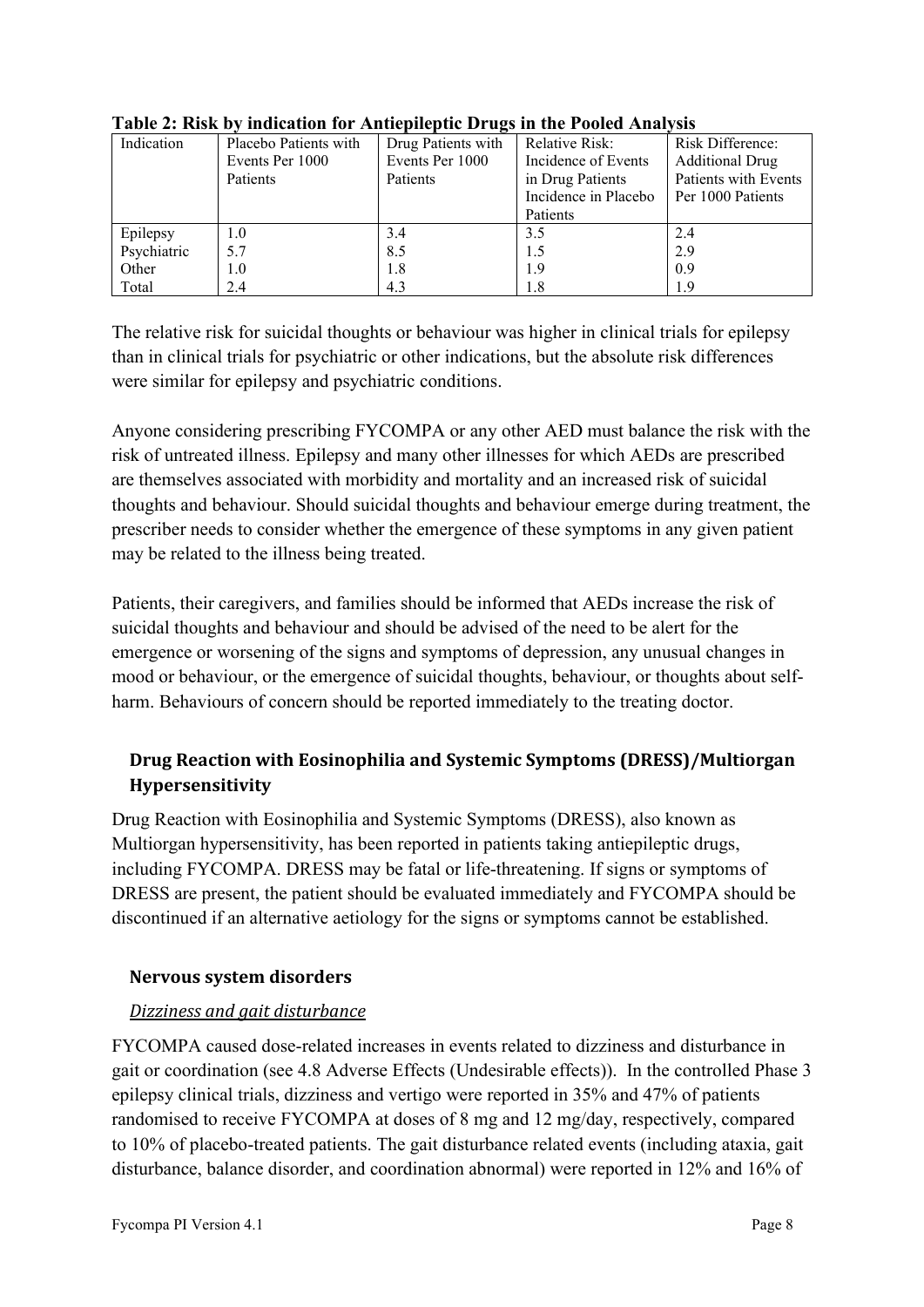patients randomised to receive FYCOMPA at doses of 8 mg and 12 mg/day, respectively, compared to 2% of placebo-treated patients.

These adverse reactions occurred mostly during the titration phase and led to discontinuation in 3% of FYCOMPA-treated subjects compared to 1% of placebo-treated patients. Elderly patients had an increased risk of these adverse reactions compared to younger adults and adolescents.

## *Somnolence and Fatigue*

FYCOMPA caused dose-dependent increases in somnolence and fatigue-related events (including fatigue, asthenia, and lethargy).

In the controlled Phase 3 epilepsy clinical trials, 16% and 18% of patients randomised to receive FYCOMPA at doses of 8 mg and 12 mg/day, respectively, reported somnolence compared to 7% of placebo patients. In the controlled Phase 3 epilepsy clinical trials, 12% and 15% of patients randomised to receive FYCOMPA at doses of 8 mg and 12 mg/day, respectively, reported fatigue-related events compared to 5% of placebo patients. Somnolence or fatigue-related events led to discontinuation in 2% of FYCOMPA-treated patients and 0.5% of placebo-treated patients. Elderly patients had an increased risk of these adverse reactions compared to younger adults and adolescents.

# **Falls**

An increased risk of falls, in some cases leading to serious injuries including head injuries and bone fracture, occurred in patients being treated with FYCOMPA (with and without concurrent seizures). In the controlled Phase 3 epilepsy clinical trials, falls were reported in 5% and 10% of patients randomised to receive FYCOMPA at doses of 8 mg and 12 mg/day, respectively, compared to 3% of placebo-treated patients. Falls were reported as serious and led to discontinuation more frequently in FYCOMPA -treated patients than placebo-treated patients.

Twenty patients aged 65 and over years received perampanel in the double blind Phase 3 epilepsy studies. Dizziness and falls were particularly frequent in these patients. Dizziness occurred in 55.6% of elderly patients given the 8 mg dose and 42.9% given the 12 mg dose. Falls occurred in 11.1% of elderly patients given the 8 mg dose and 57.1% given the 12 mg dose. FYCOMPA should be used with caution in the elderly.

### **End of treatment**

It is recommended that discontinuation be undertaken gradually to minimise the potential for rebound seizures (see Section [4.2](#page-3-0) Dose and method of administration). However, due to its long half-life and subsequent slow decline in plasma concentrations, FYCOMPA can be discontinued abruptly if absolutely needed.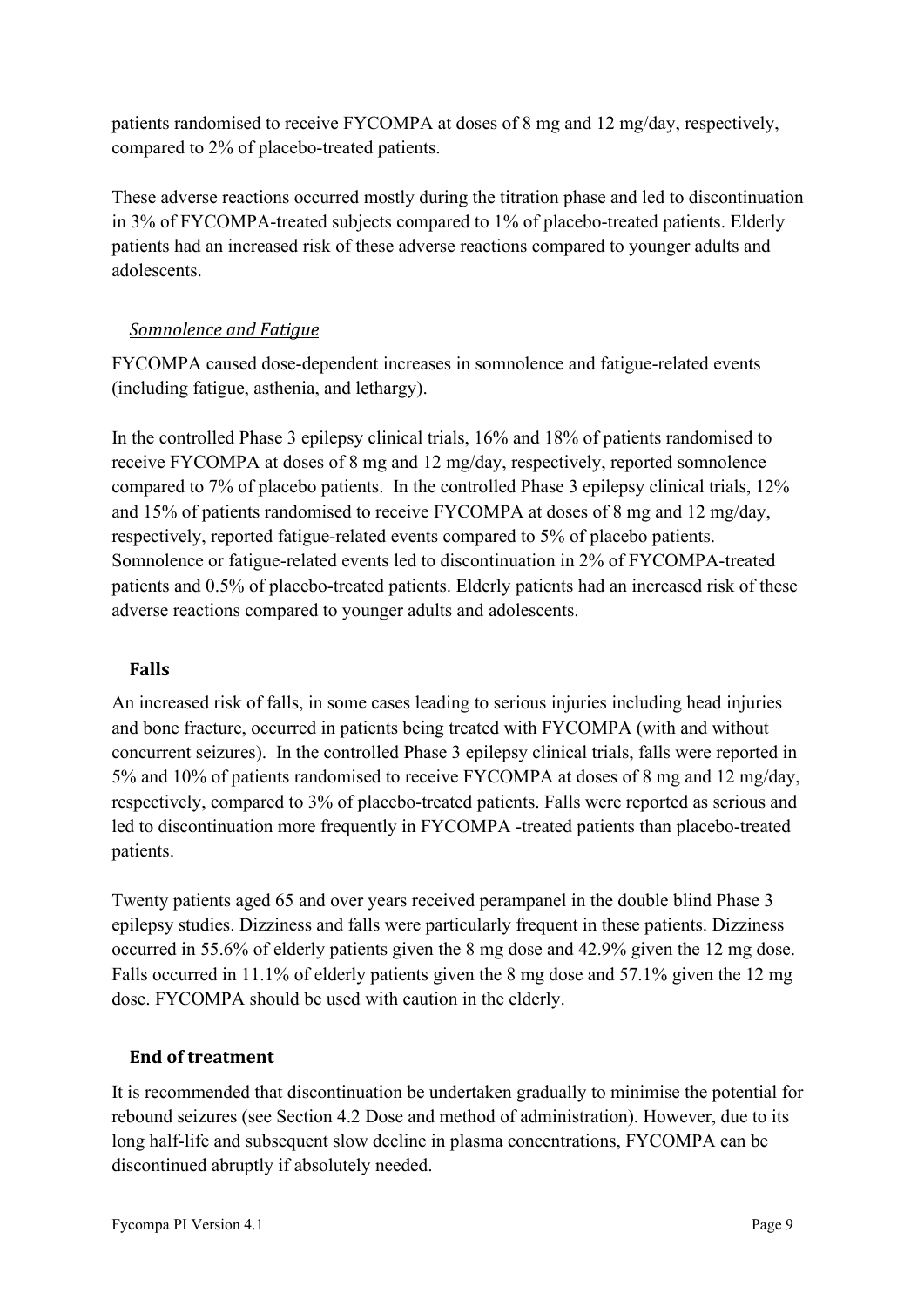## **Serious Psychiatric and Behavioural Reactions**

Serious or life-threatening psychiatric and behavioural adverse reactions including aggression, hostility, irritability, anger, and homicidal ideation and threats have been reported in patients taking FYCOMPA. Aggression was observed more frequently in adolescents than adults. Monitor patients for these reactions as well as for changes in mood, behaviour, or personality that are not typical for the patient, particularly during the titration period and at higher doses. FYCOMPA should be reduced if these symptoms occur and should be discontinued immediately if symptoms are severe or are worsening.

In controlled Phase 3 epilepsy clinical trials, hostility and aggression related adverse reactions occurred in 12% and 20% of patients randomised to receive FYCOMPA at doses of 8 mg and 12 mg/day, respectively, compared to 6% of patients in the placebo group. These effects were dose-related and generally appeared within the first 6 weeks of treatment although new events continued to be observed through more than 37 weeks. FYCOMPA treated patients experienced more hostility and aggression related adverse reactions that were serious, severe, and led to dose reduction, interruption, and discontinuation more frequently than placebo-treated patients.

In general, in the placebo-controlled Phase 3 epilepsy trials, neuropsychiatric events were reported more frequently in patients being treated with FYCOMPA than in patients taking placebo. These events included irritability, aggression, anger and anxiety which occurred in 2% or greater of FYCOMPA treated patients and twice as frequently as in placebo-treated patients. Other symptoms that were observed with FYCOMPA treatment and more common than with placebo, included belligerence, affect lability, agitation, and physical assault. Some of these events were reported as serious and life-threatening, Homicidal ideation and/or threat were exhibited in 0.1% of 4,368 FYCOMPA treated patients in controlled and open label studies, including non-epilepsy studies.

In the Phase 3 epilepsy trials these events occurred in patients with and without prior psychiatric history, prior aggressive behaviour, or concomitant use of medications associated with hostility and aggression. Some patients experienced worsening of their pre-existing psychiatric conditions. Patients with active psychotic disorders and unstable recurrent affective disorders were excluded from the clinical trials. The combination of alcohol and FYCOMPA significantly worsened mood and increased anger. Patients taking FYCOMPA should avoid the use of alcohol.

In healthy volunteers taking FYCOMPA, observed psychiatric events included paranoia, euphoric mood, agitation, anger, mental status changes and disorientation confusional state. In the non-epilepsy trials, psychiatric events that occurred in FYCOMPA-treated subjects more often than placebo-treated subjects included disorientation, delusion and paranoia.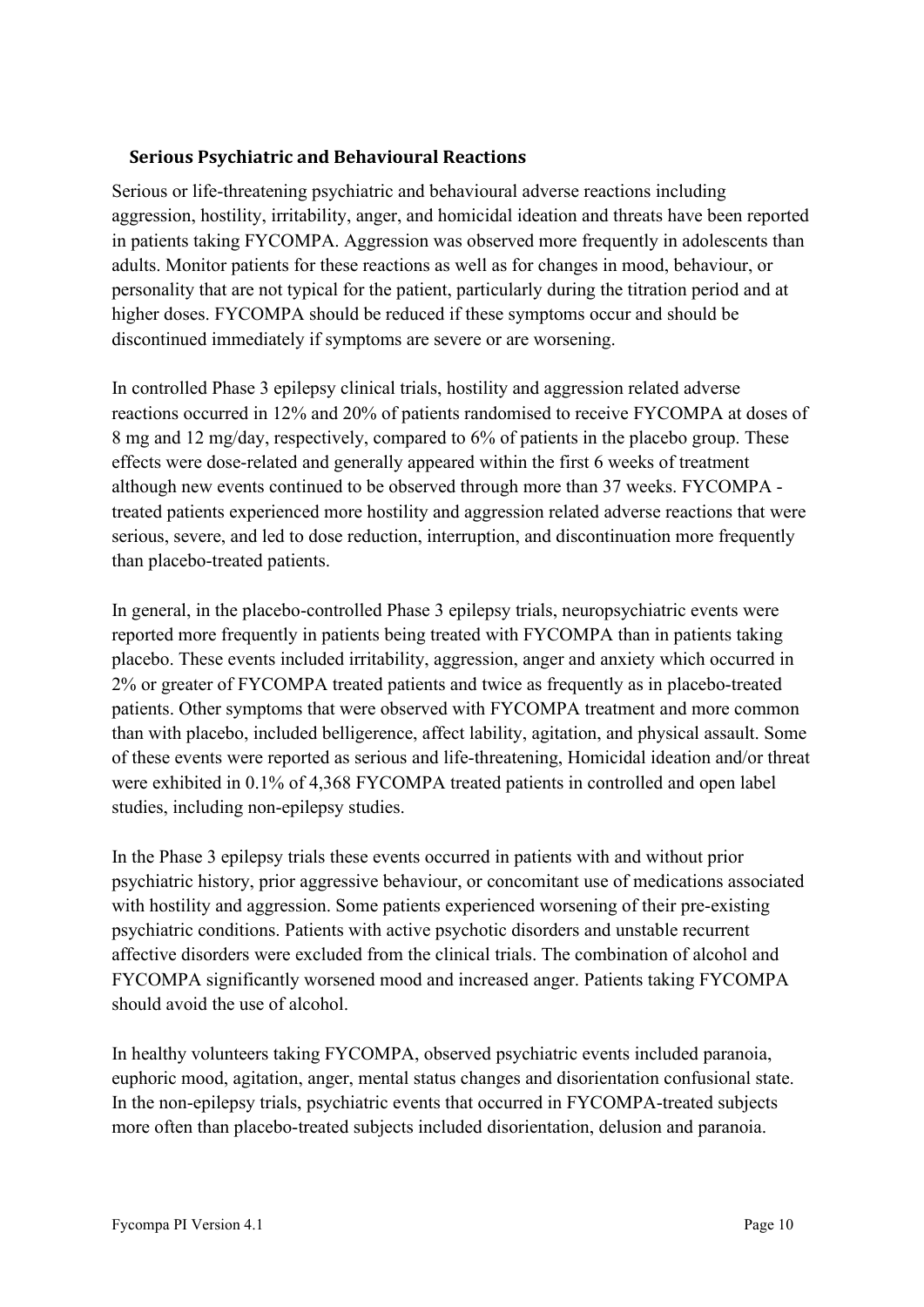Patients, their caregivers, and families should be informed that FYCOMPA may increase the risk of psychiatric events. Patients should be monitored during treatment and for at least one month after the last dose of FYCOMPA, and especially when taking higher doses and during the initial few weeks of drug therapy (titration period), or at others times of dose increases. The dose of FYCOMPA should be reduced if these symptoms occur. Permanently discontinue FYCOMPA for persistent severe or worsening psychiatric symptoms or behaviours and refer for psychiatric evaluation.

# **Abuse potential**

Caution should be exercised in patients with a history of substance abuse and the patient should be monitored for symptoms of FYCOMPA abuse.

In a clinical trial of 40 volunteers with a history of polydrug use, supra-therapeutic doses of FYCOMPA (24 mg and 36 mg) produced responses for "Euphoria" that were similar to alprazolam 3 mg, and lower than ketamine 100 mg. The incidence of euphoria reported as an adverse event in this study following FYCOMPA administration 8 mg, 24 mg and 36 mg was 37%, 46%, 46%, respectively, which was higher than alprazolam 3mg (13%) but lower than ketamine 100mg (89%).

"Drug liking", Overall Drug Liking", and "Take Drug Again" for FYCOMPA were each statistically lower than for ketamine 100mg. In addition, for "Bad Drug Effects", FYCOMPA 24 mg and 36 mg produced responses significantly higher than ketamine 100mg. For "Sedation", FYCOMPA 24 and 36 mg produced responses similar to alprazolam 3 mg and higher than ketamine 100 mg. On the "Take Drug Again" scale all doses of FYCOMPA produced lower scores than 1.5 mg and 3 mg alprazolam, and most of the differences were statistically significant.

The potential for FYCOMPA to produce withdrawal symptoms has not been adequately evaluated.

### **Monotherapy**

FYCOMPA has not been assessed as monotherapy in patients with epilepsy. Monotherapy is not recommended.

### **Hepatotoxicity**

Cases of hepatotoxicity (mainly hepatic enzyme increased) with FYCOMPA in combination with other antiepileptic drugs have been reported. If hepatic enzymes elevation is observed, monitoring of liver function should be considered.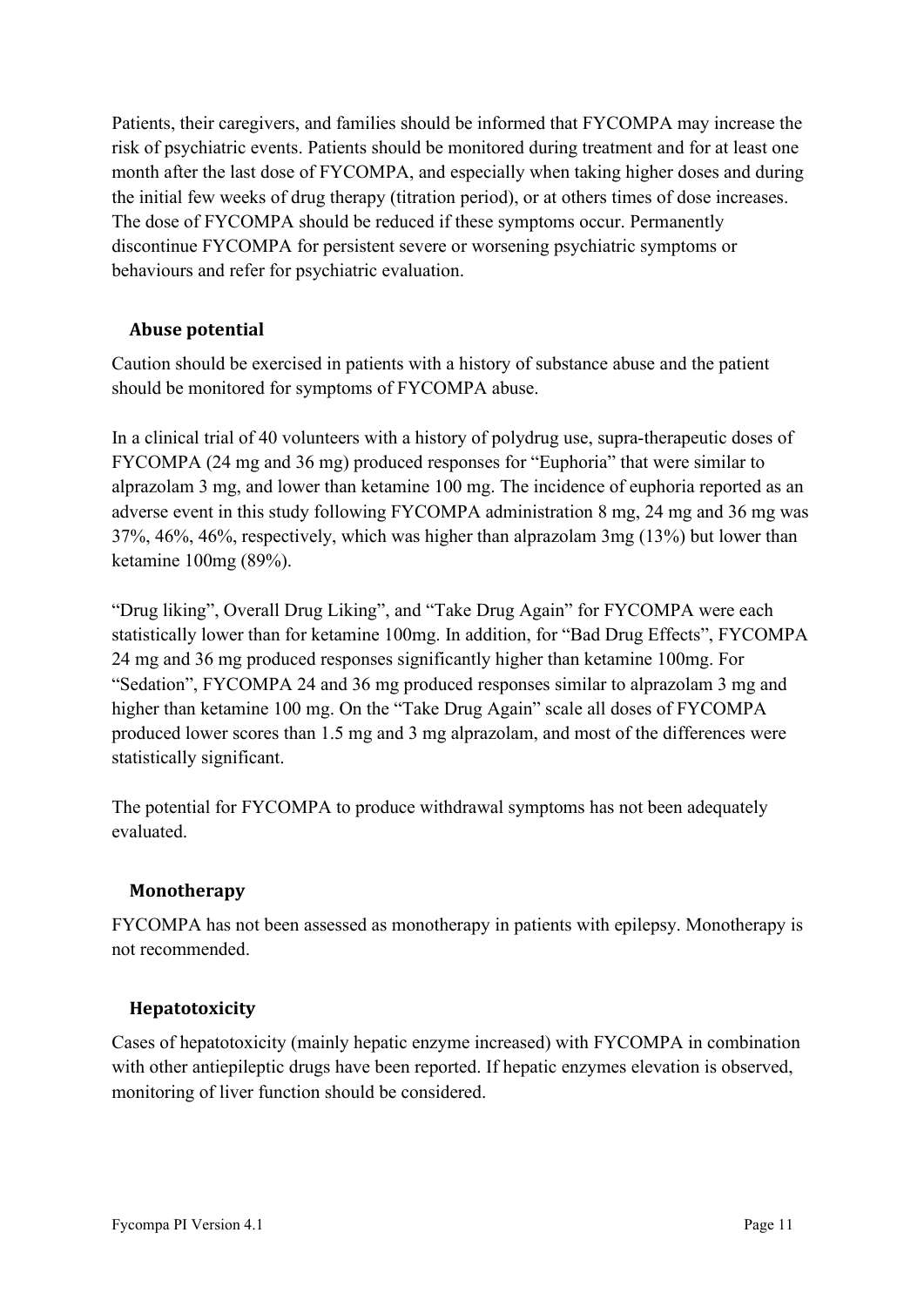### **Galactose Intolerance**

FYCOMPA film-coated tablets contains lactose, therefore patients with rare hereditary problems of galactose intolerance, the Lapp lactase deficiency or glucose-galactose malabsorption should not take FYCOMPA film-coated tablets.

#### **Sorbitol**

FYCOMPA oral suspension contains sorbitol; therefore patients with rare hereditary problems of fructose intolerance should not take FYCOMPA oral suspension.

Caution should be exercised when combining FYCOMPA oral suspension with other antiepileptic medications containing sorbitol, since a combined intake of over 1 gram of sorbitol may affect absorption of some drugs.

### **Use in hepatic impairment**

See Section [4.2](#page-3-0) Dose and method of administration, Patients with hepatic impairment and Section [5.2](#page-26-0) Pharmacokinetic Properties, Special Populations, Hepatic Impairment.

#### **Use in renal impairment**

See Section [4.2](#page-3-0) Dose and method of administration, Renal impairment and Section [5.2](#page-26-0) Pharmacokinetic Properties, Special Populations, Renal Impairment.

### **Effect on laboratory tests**

No data available.

#### **Use in the Elderly**

Twenty patients aged 65 and over received perampanel in the double blind Phase 3 epilepsy studies. Dizziness and falls were particularly frequent in these patients and the incidence of falls was increased in elderly patients taking perampanel (see Section [4.4](#page-6-0) Special warnings and precautions for use, Falls). Dizziness occurred in 55.6% of elderly patients given the 8 mg dose and falls occurred in 57.1% given the 12 mg dose. FYCOMPA should be used with caution in the elderly (see Section [4.2](#page-3-0) Dose and method of administration and Section [4.8](#page-16-0) Adverse effects, Other Special Populations).

#### **Paediatric Use**

The safety and efficacy of FYCOMPA in children below 4 years of age with POS and 7 years of age with PGTCS have not been established yet. FYCOMPA is not recommended for use in children aged less than 4 years of age.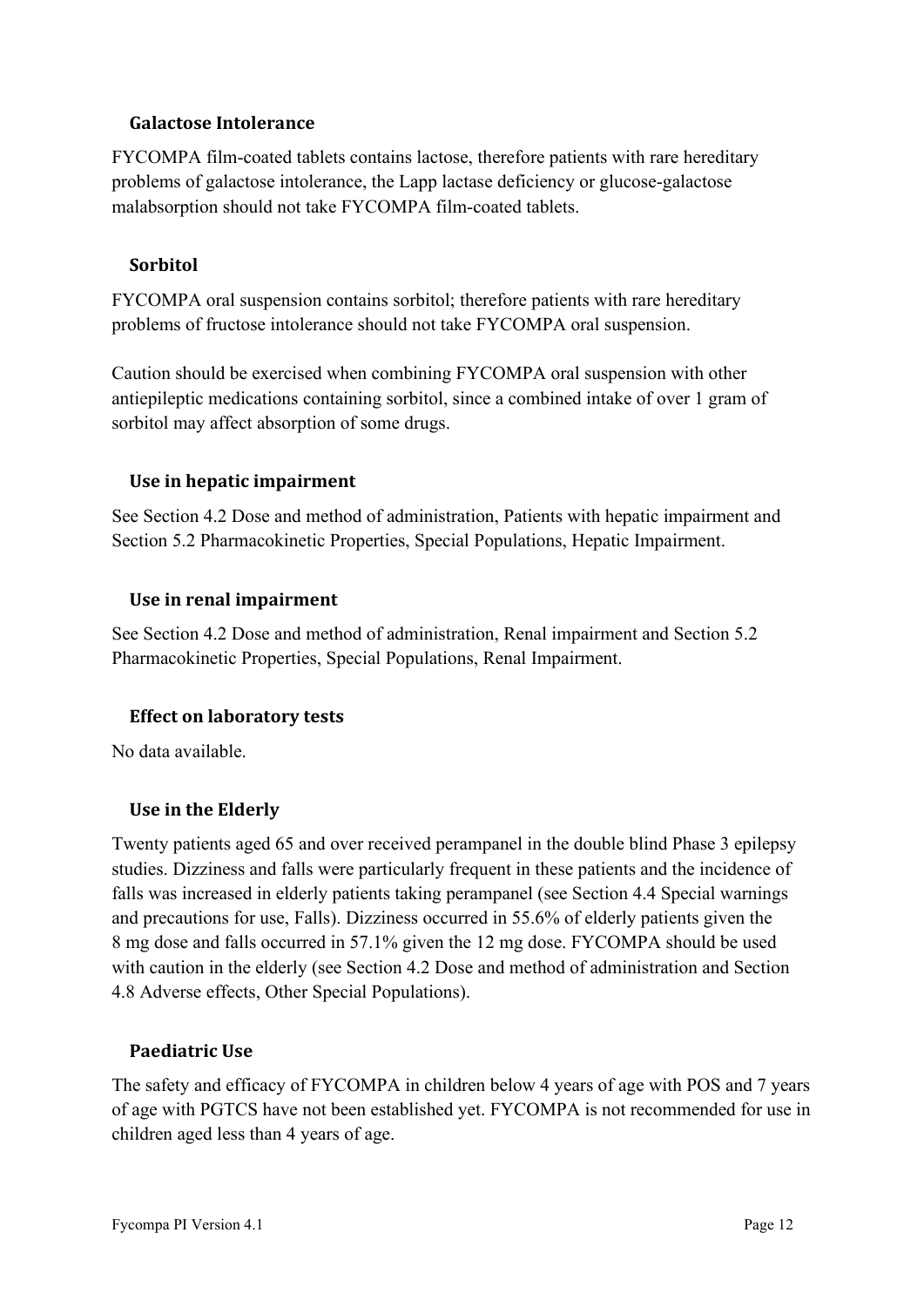#### <span id="page-12-0"></span>**4.5 INTERACTIONS WITH OTHER MEDICINES AND OTHER FORMS OF INTERACTIONS**

FYCOMPA is not considered as a strong inducer or inhibitor of cytochrome P450 or UGT enzymes (see Section [5.2](#page-26-0) Pharmacokinetic Properties).

#### **Drug interaction studies**

#### *In vitro assessment of drug interactions*

#### *Drug metabolising enzyme*

In human liver microsomes, perampanel (30  $\mu$ mol/l) had a weak inhibitory effect on CYP2C8 and UGT1A9 among major hepatic CYPs and UGTs.

Compared with positive controls (including phenobarbital, rifampicin), perampanel was found to weakly induce only CYP3A4/5 ( $\geq$ 3 µmol/L) and CYP2B6 (30 µmol/L) among major hepatic CYPs and UGTs in cultured human hepatocytes.

#### *Transporters*

Perampanel was not a substrate or significant inhibitor of several influx or efflux transporters *in vitro* (organic anion transporting polypeptides 1B1 and 1B3; organic anion transporters 1, 2, 3 and 4; organic cation transporters 1, 2 and 3; efflux transporters P-glycoprotein and Breast Cancer Resistance Protein.)

#### *Oral contraceptives*

In healthy women receiving 12 mg (but not 4 or 8 mg/day) for 21 days concomitantly with a combined oral contraceptive, FYCOMPA was shown to decrease the levonorgestrel exposure (mean Cmax and AUC values were each decreased by 40%). Ethinyloestradiol AUC was not affected by FYCOMPA 12 mg whereas  $C_{\text{max}}$  was decreased by 18%. Therefore, the possibility of decreased efficacy of progestative containing oral contraceptives should be considered for women needing FYCOMPA 12 mg/day and an additional reliable nonhormonal method (for example intra-uterine device (IUD), condom) form of contraceptive is to be used (see Section [4.6](#page-15-0) Fertility, Pregnancy And Lactation, Use In Pregnancy).

### **Interactions between FYCOMPA and other anti-epileptic medicinal products**

Potential interactions between FYCOMPA and other anti-epileptic drugs (AEDs) were assessed in clinical studies. A population PK analysis of three pooled Phase 3 studies in adolescent and adult patients with partial-onset seizures evaluated the effect of Fycompa (up to 12 mg once daily) on the PK of other AEDs. In another population PK analysis of pooled data from twenty Phase 1 studies in healthy subjects, with Fycompa up to 36 mg, and one Phase 2 and six Phase 3 studies in paediatric, adolescent and adult patients with partial-onset seizures or primary generalised tonic-clonic seizures, with Fycompa up to 16 mg once daily, evaluated the effect of concomitant AEDs of perampanel clearance. The effect of these interactions on average steady state concentration is summarised in [Table 3.](#page-13-0)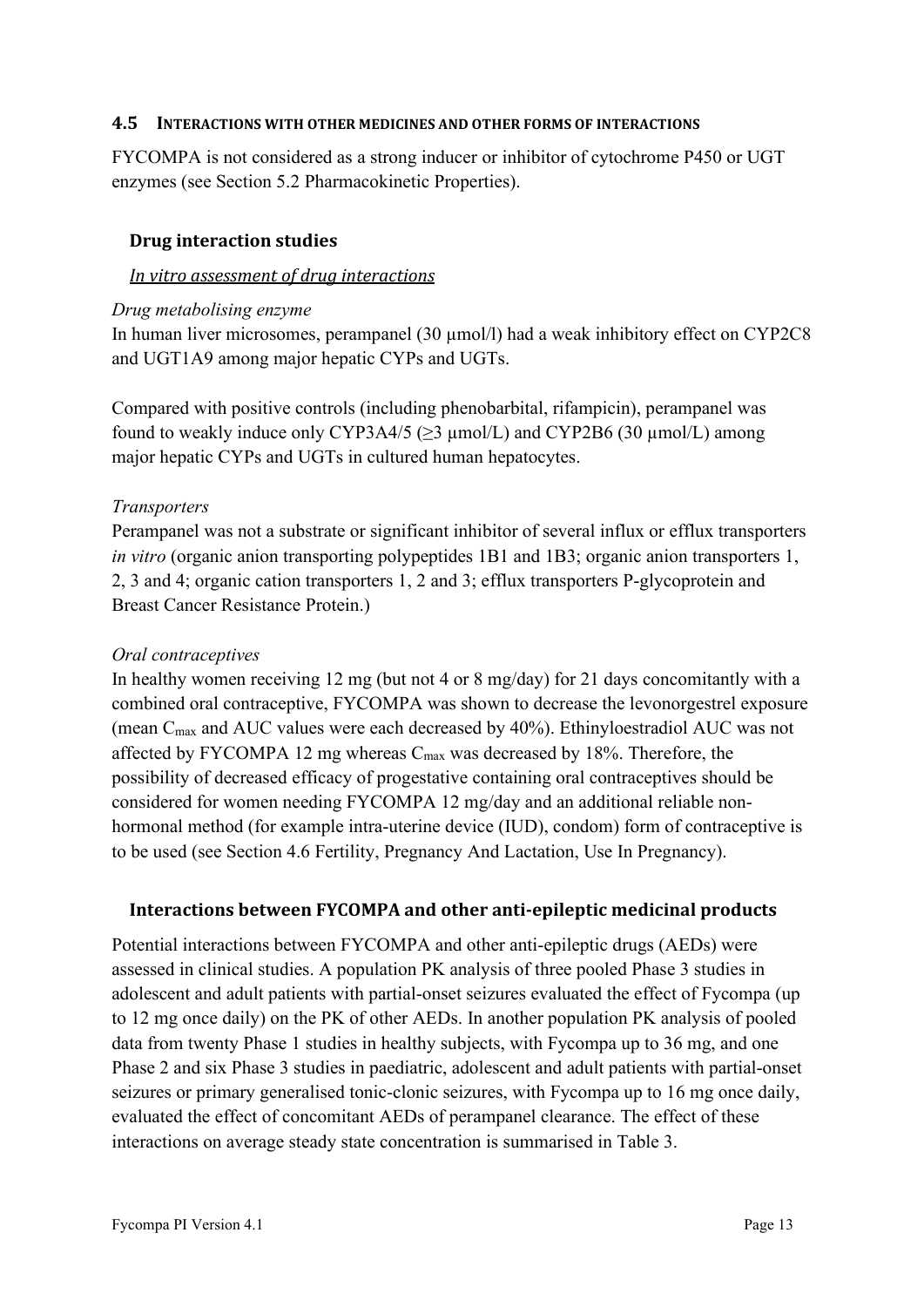| <b>AED</b>     | <b>Influence of AED on FYCOMPA</b> | <b>Influence of FYCOMPA on AED</b> |
|----------------|------------------------------------|------------------------------------|
| coadministered | concentration                      | concentration                      |
| Carbamazepine  | 3-fold decrease                    | $\leq$ 10% decrease                |
| Clobazam       | No influence                       | $\leq 10\%$ decrease               |
| Clonazepam     | No influence                       | No influence                       |
| Lamotrigine    | No influence                       | $\leq 10\%$ decrease               |
| Levetiracetam  | No influence                       | No influence                       |
| Oxcarbazepine  | 2-fold decrease                    | $35\%$ increase <sup>1)</sup>      |
| Phenobarbital  | 20% decrease                       | No influence                       |
| Phenytoin      | 2-fold decrease                    | No influence                       |
| Topiramate     | 20% decrease                       | No influence                       |
| Valproic Acid  | No influence                       | $\leq$ 10% decrease                |
| Zonisamide     | No influence                       | No influence                       |

<span id="page-13-0"></span>**Table 3: The effect of interactions on average steady state concentrations of other AEDs**

1) Active metabolite monohydroxycarbazepine was not assessed.

Based on the results from the population pharmacokinetic analysis of patients with partialonset seizures and patients with primary generalised tonic-clonic seizures, the total clearance of FYCOMPA was increased when co-administered with carbamazepine (3-fold), and phenytoin or oxcarbazepine (2-fold), which are known inducers of enzymes of metabolism (see Section [5.2](#page-26-0) Pharmacokinetic Properties). This effect should be taken into account and managed when adding or withdrawing these AEDs from a patient's treatment regimen. Clonazepam, levetiracetam, phenobarbital, topiramate, zonisamide, clobazam, lamotrigine and valproic acid did not affect to a clinically relevant manner the clearance of Fycompa.

In a population pharmacokinetic analysis of patients with partial-onset seizures, FYCOMPA did not affect to a clinically relevant manner the clearance of clonazepam, levetiracetam, phenobarbital, phenytoin, topiramate, zonisamide, carbamazepine, clobazam, lamotrigine and valproic acid, at the highest FYCOMPA dose evaluated (12 mg/day).

FYCOMPA was found to decrease the clearance of oxcarbazepine by 26%. Oxcarbazepine is rapidly metabolised by cytosolic reductase enzyme to the active metabolite, monohydroxycarbazepine. The effect of FYCOMPA on monohydroxycarbazepine concentrations is not known.

FYCOMPA is dosed to clinical effect regardless of other AEDs (see Section [4.2](#page-3-0) Dose and method of administration).

# **Effect of perampanel on CYP3A substrates**

# *Concomitant CYP3A inducing AEDs*

### *Partial-Onset Seizures*

Response rates after addition of perampanel at fixed doses were less when patients received concomitant CYP3A enzyme-inducing anti-epileptic medicinal products (carbamazepine, phenytoin, oxcarbazepine) as compared to response rates in patient who received concomitant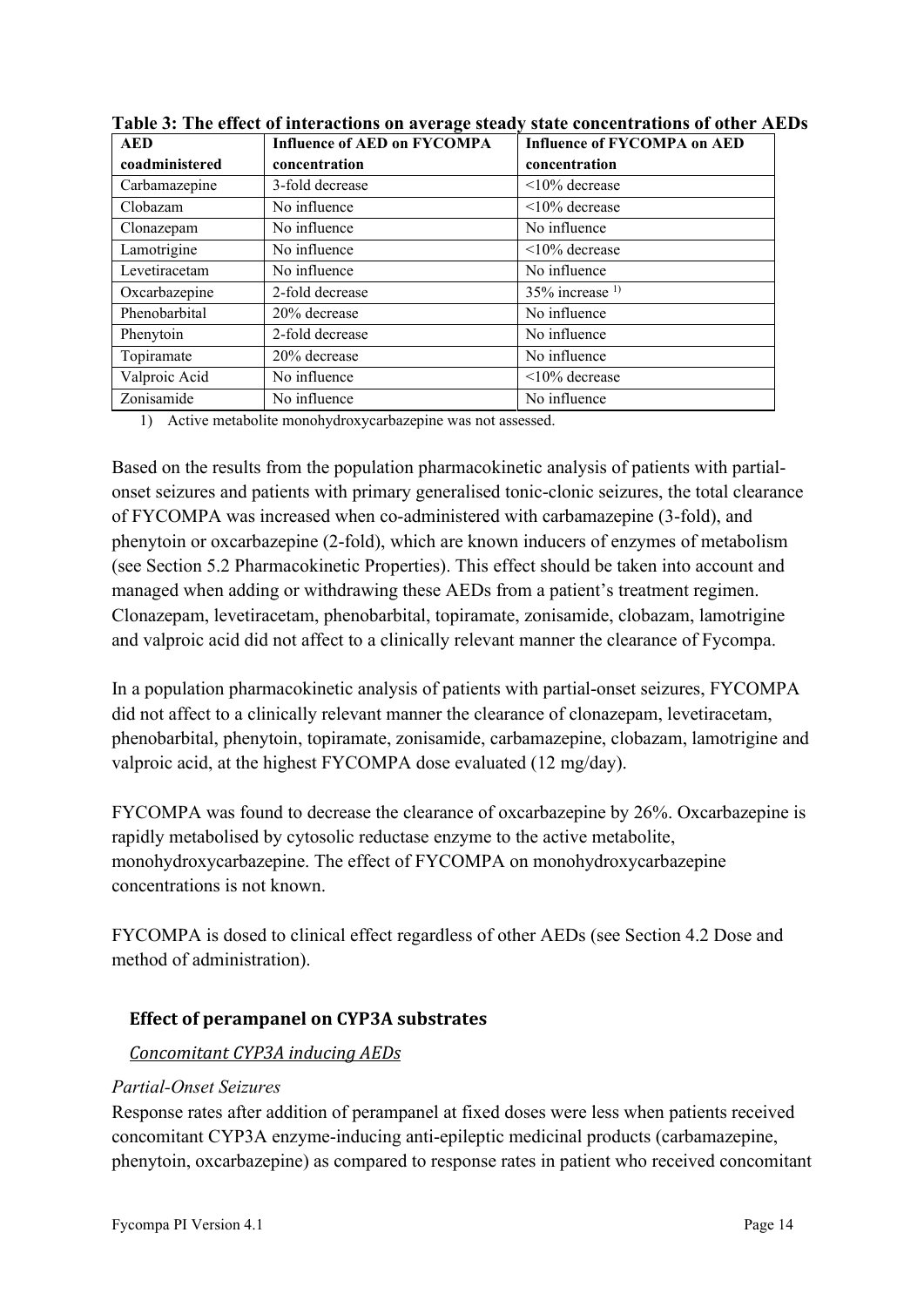non-enzyme– inducing AEDs (see Section [5.1](#page-21-0) Pharmacodynamic properties, Clinical trials). Patients' response should be monitored when they are switching from concomitant noninducer anti-epileptic medicinal products to enzyme inducing medicinal products and vice versa. Depending upon individual clinical response and tolerability, the dose may be increased or decreased 2 mg at a time (see Section [4.2](#page-3-0) Dose and method of administration).

#### *Primary Generalised Tonic-Clonic Seizures*

Response rates after addition of perampanel at a fixed dose of 8 mg were less when patients received concomitant CYP3A enzyme-inducing AEDs (carbamazepine, phenytoin, oxcarbazepine) as compared to response rates in patients who received concomitant nonenzyme–inducing AEDs (see Section [5.1](#page-21-0) Pharmacodynamic properties, Clinical trials). Patients' response should be monitored when they are switching from concomitant noninducer AEDs to enzyme-inducing AEDs, and vice versa. Depending upon individual clinical response and tolerability, the dose may be increased by increments of 2 mg up to 12 mg/day.

# **Effect of cytochrome P450 inducing or inhibiting medicinal products on perampanel pharmacokinetics**

Patients should be closely monitored for tolerability and clinical response when adding or removing cytochrome P450 inducers or inhibitors, since perampanel plasma levels can be decreased or increased; the dose of FYCOMPA may need to be adjusted accordingly.

### *Effect of cytochrome P450 inducers on perampanel pharmacokinetics*

Strong inducers of cytochrome P450, such as rifampicin and hypericum, are expected to decrease perampanel concentrations. Felbamate has been shown to decrease the concentrations of some drugs and may also reduce perampanel concentrations.

### *Effect of cytochrome P450 inhibitors on perampanel pharmacokinetics*

In healthy subjects, the CYP3A4 inhibitor ketoconazole (400 mg once daily for 10 days) increased perampanel AUC by 20% and prolonged perampanel half-life by 15% (67.8 h vs 58.4 h). Larger effects cannot be excluded when FYCOMPA is combined with a CYP3A inhibitor with longer half-life than ketoconazole or when the inhibitor is given for a longer treatment duration. Strong inhibitors of other cytochrome P450 isoforms could potentially also increase perampanel concentrations.

### *Levodopa.*

In healthy subjects, FYCOMPA (4 mg once daily for 19 days) had no effect on  $C_{\text{max}}$  or AUC of levodopa.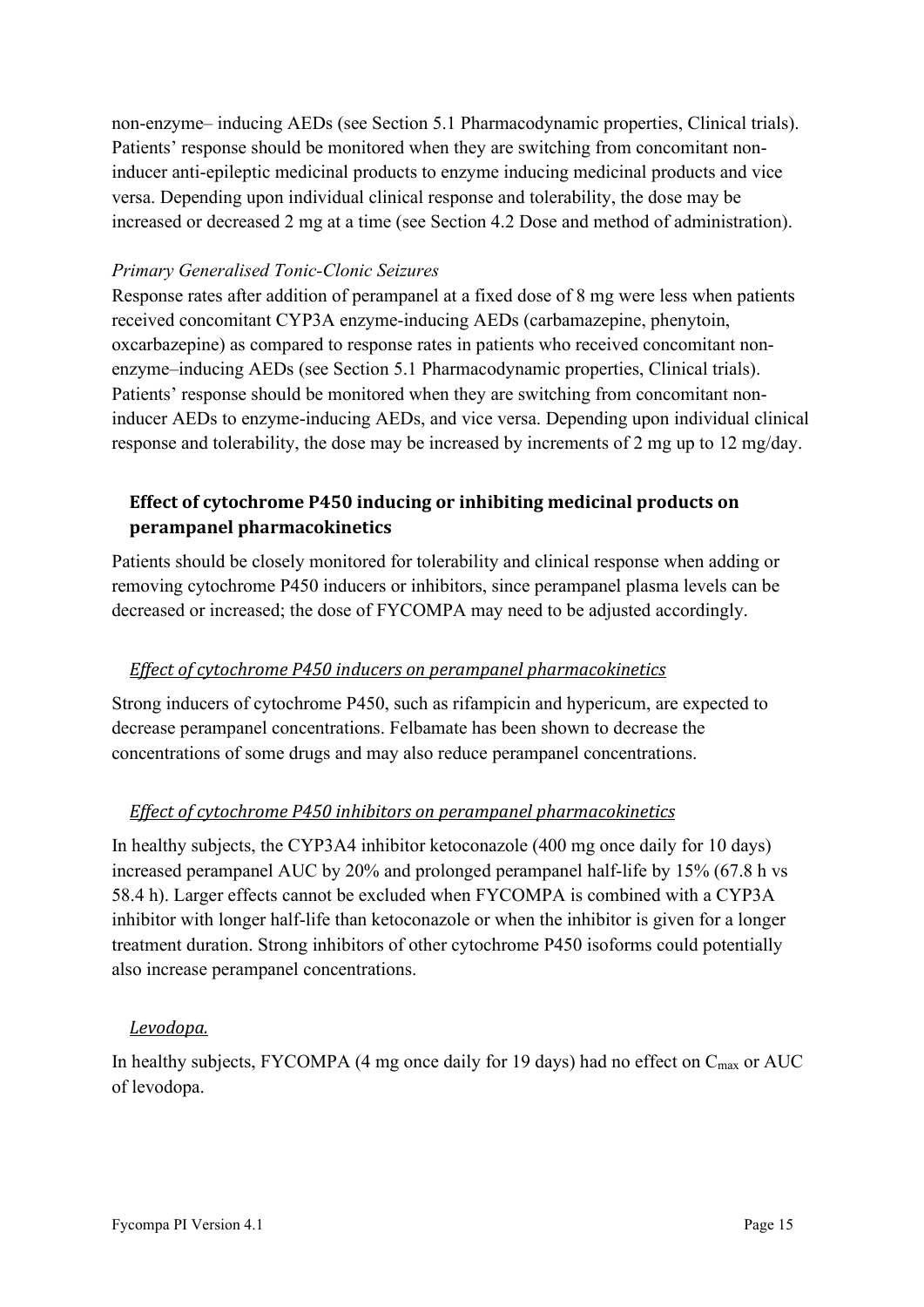## *Alcohol*

The effects of perampanel on tasks involving alertness and vigilance such as driving ability were additive or supra-additive to the effects of alcohol itself, as found in a pharmacodynamic interaction study in healthy subjects. Multiple dosing of perampanel 12 mg/day increased levels of anger, confusion, and depression as assessed using the Profile of Mood State 5-point rating scale (see Section [5.1](#page-21-0) Pharmacodynamic Properties). These effects may also be seen when FYCOMPA is used in combination with other central nervous system (CNS) depressants.

Interaction studies have only been performed in adults. In a population pharmacokinetic analysis of the adolescent patients in the Phase 3 clinical studies, there were no notable differences between this population and the overall population.

### *Paediatric population*

Interaction studies have only been performed in adults.

In a population pharmacokinetic analysis of the adolescent patients age  $\geq$ 12 years and children age 4 to <12 years, there were no notable differences compared to the adult population.

#### <span id="page-15-0"></span>**4.6 FERTILITY, PREGNANCY AND LACTATION**

### **Effects on Fertility**

There were no clear effects on fertility or early embryonic development in male or female rats treated with perampanel at oral doses of 1, 10, or 30 mg/kg/day (0.8, 8 and 23 times respectively the MRHD of 12 mg/day based on body surface area). Prolonged and/or irregular estrous cycles were observed at all doses but particularly at the high-dose. The effect of FYCOMPA on human fertility has not been established.

### **Use in Pregnancy**

Pregnancy Category B3.

FYCOMPA is not recommended during pregnancy. There are limited amounts of data (less than 300 pregnancy outcomes) from the use of FYCOMPA in pregnant women.

Perampanel and/or its metabolites cross the placenta in rats. Oral administration of perampanel to pregnant rats throughout organogenesis at doses of 1, 3 and 10 mg/kg/day was associated with a dose-related increase in diverticulum of the intestine; a no effect dose was not established. These doses are 0.8, 2 and 8 times respectively the MRHD of 12 mg/day based on body surface area.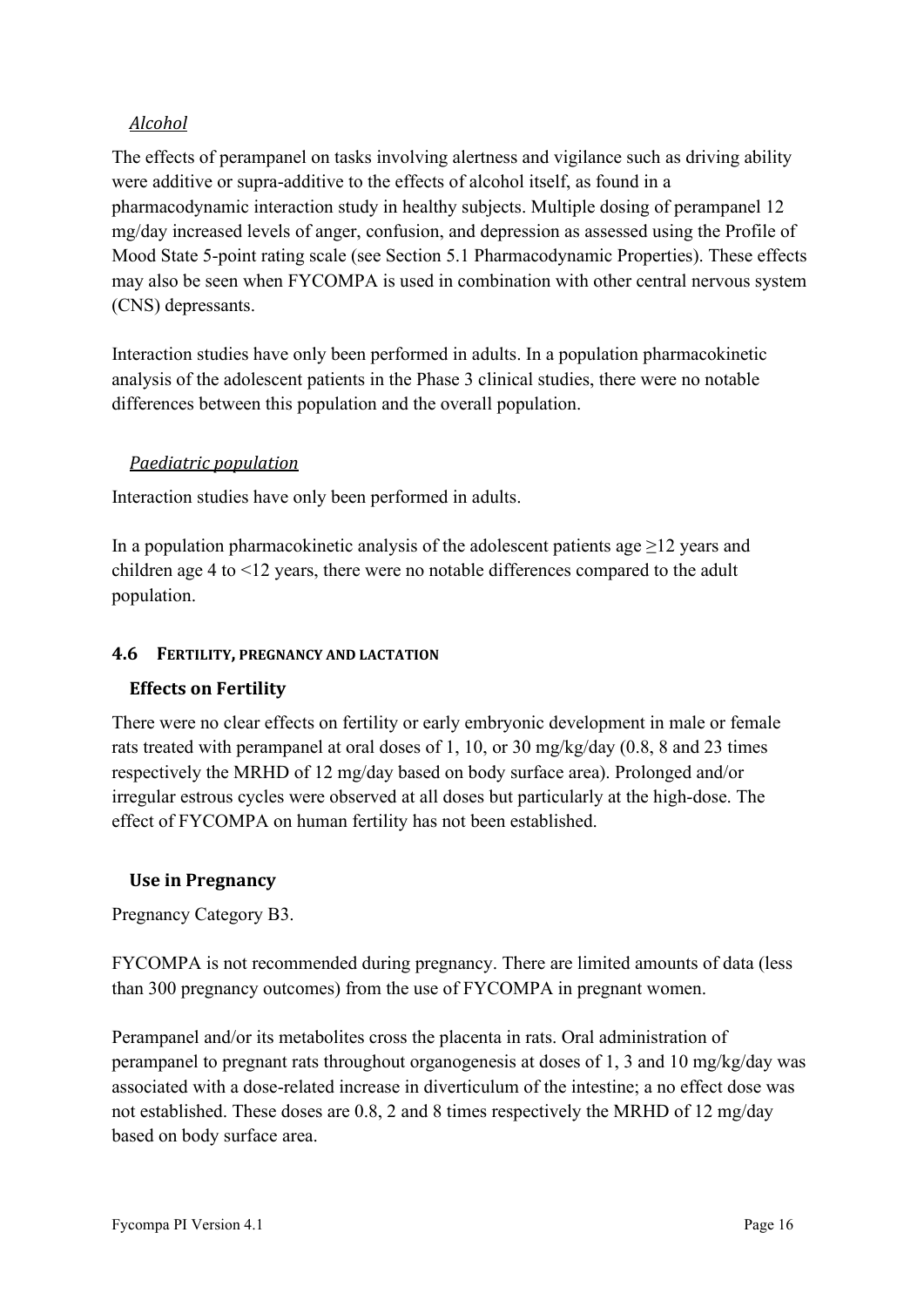There were no effects on embryofetal development following oral administration of perampanel to pregnant rabbits throughout organogenesis at doses of 1, 3 and 10 mg/kg/day (1.4, 4 and 14 times respectively the MRHD of 12 mg/day based on body surface area). Exposure (plasma AUC) at all doses was less than anticipated clinical exposure.

Oral administration of perampanel to rats from early gestation to weaning at doses of 1, 3 or 10mg/kg/day (0.8, 2 and 8 times the MRHD of 12 mg/day based on body surface area) was associated with increased stillbirths and abnormal delivery and nursing behaviour at the midand high-doses; the no-effect dose was 1 mg/kg/day. Behavioural development and reproductive function of the offspring were not affected.

# **Women of childbearing potential**

FYCOMPA is not recommended in women of childbearing potential not using contraception unless clearly necessary.

# **Use in Lactation**

Studies in lactating rats have shown excretion of perampanel and/or its metabolites in milk. The excretion into breast milk was measured in rats at 10 days post-partum. Levels peaked at one hour and were about 4 times the levels in plasma. Studies in rats with perampanel administration from early gestation to weaning have shown adverse effects (see Section [4.6](#page-15-0) Fertility, Pregnancy And Lactation, Use In Pregnancy).

It is not known whether perampanel is excreted in human milk. A risk to the newborns/infants cannot be excluded. A decision must be made whether to discontinue breastfeeding or to discontinue/abstain from FYCOMPA therapy taking into account the benefit of breastfeeding for the child and the benefit of therapy for the woman.

# **4.7 EFFECTS ON ABILITY TO DRIVE AND USE MACHINES**

FYCOMPA has moderate influence on the ability to drive and use machines.

FYCOMPA may cause dizziness and somnolence and therefore may influence the ability to drive or use machines. Patients are advised not to drive a vehicle, operate complex machinery or engage in other potentially hazardous activities until it is known whether FYCOMPA affects their ability to perform these tasks.

# <span id="page-16-0"></span>**4.8 ADVERSE EFFECTS (UNDESIRABLE EFFECTS)**

# **Clinical Trials**

# *Partial-Onset Seizures in adults and adolescents*

A total of 1,038 in adult and adolescent patients on perampanel (2, 4, 8, or 12 mg once daily) constituted the safety population in the pooled analysis of Phase 3 placebo controlled studies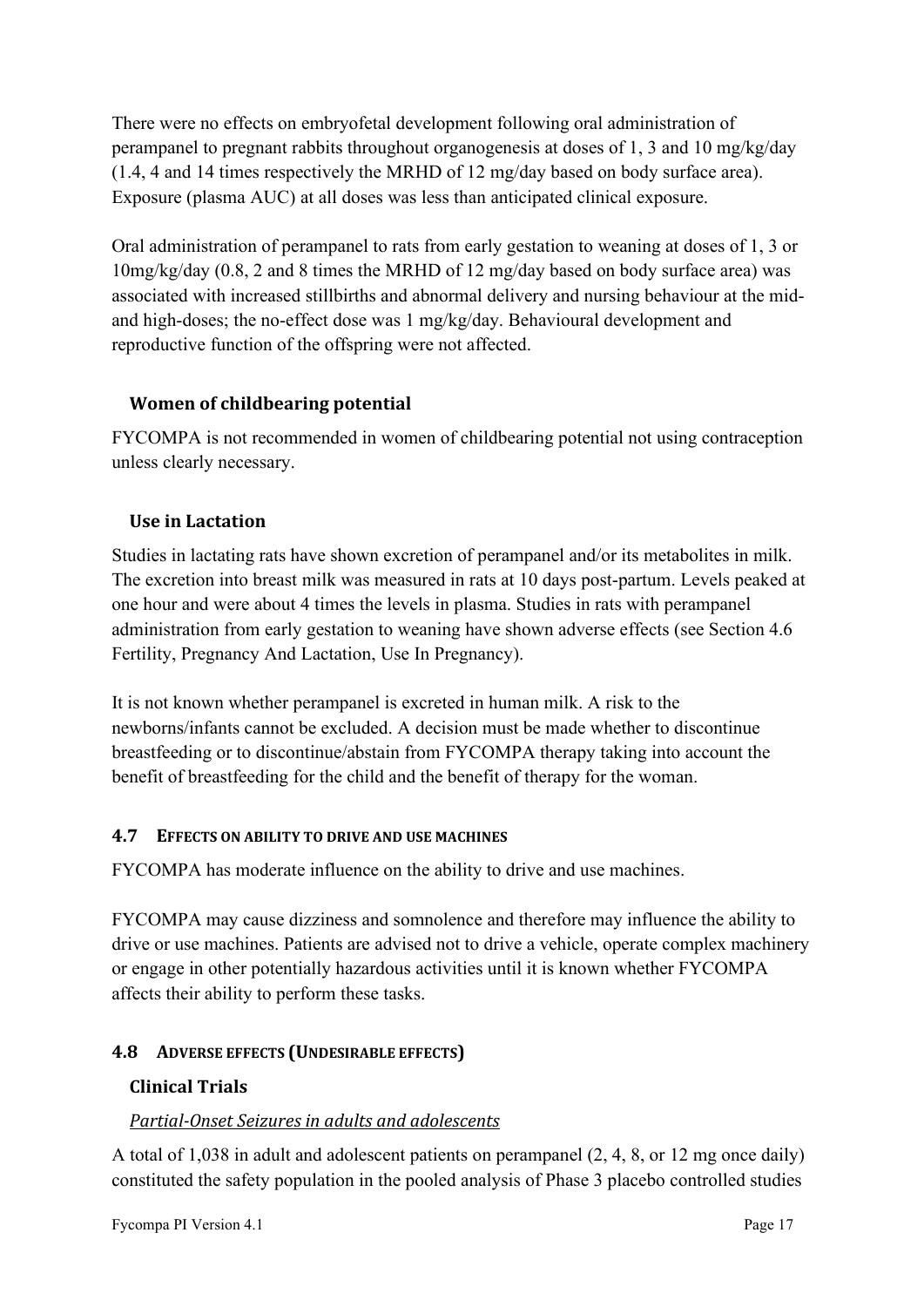in patients with partial-onset seizures. Approximately 51% of patients were female and the mean age was 35 years.

### *Adverse Reactions Leading to Discontinuation*

In controlled Phase 3 clinical trials the rate of discontinuation as a result of an adverse reaction was 3%, 8% and 19% in patients randomised to receive FYCOMPA at the recommended doses of 4 mg, 8 mg and 12 mg/day, respectively, and 5% in patients randomised to receive placebo The adverse events most commonly leading to discontinuation  $(\geq 1\%$  in the 8 mg or 12 mg FYCOMPA group and greater than placebo) were dizziness, somnolence, vertigo, aggression, anger, ataxia, blurred vision, irritability, and dysarthria.

#### *Most Common Adverse Reactions*

[Table 4](#page-17-0) below gives the incidence in the Phase 3 controlled trials of the adverse reactions that occurred in ≥2% of patients with partial-onset seizures in any FYCOMPA dose group. Overall, the most frequently reported dose-related adverse reactions in patients receiving FYCOMPA at doses of 8 mg or 12 mg  $\geq 4\%$  and occurring at least 1% higher than the placebo group) included dizziness (36%), somnolence (16%), fatigue (10%), irritability (9%), falls (7%), nausea (7%), ataxia (5%), balance disorder (4%), gait disturbance (4%), vertigo (4%), and weight gain (4%). For almost every adverse reaction, rates were higher on 12 mg and more often led to dose reduction or discontinuation.

#### <span id="page-17-0"></span>**Table 4: Adverse Reactions in Pooled Double-blind Trials in Patients with Partial-Onset Seizures (Reactions ≥ 2% of Patients in Highest FYCOMPA Dose (12 mg) Group and More Frequent than Placebo)**

|                                   | Placebo                    | <b>FYCOMPA</b>                             |                                             |                                             |
|-----------------------------------|----------------------------|--------------------------------------------|---------------------------------------------|---------------------------------------------|
|                                   | $n = 442$<br>$\frac{0}{0}$ | $4 \text{ mg}$<br>$n=172$<br>$\frac{0}{0}$ | 8 <sub>mg</sub><br>$n=431$<br>$\frac{0}{0}$ | $12 \text{ mg}$<br>$n=255$<br>$\frac{0}{0}$ |
| Ear and Labyrinth Disorders       |                            |                                            |                                             |                                             |
| Vertigo                           | 1                          | $\overline{4}$                             | $\mathcal{E}$                               | 5                                           |
| <b>Eye Disorders</b>              |                            |                                            |                                             |                                             |
| Diplopia                          | 1                          | 1                                          | 1                                           | 3                                           |
| Blurred vision                    | 1                          | 1                                          | 3                                           | 4                                           |
| <b>Gastrointestinal Disorders</b> |                            |                                            |                                             |                                             |
| Constipation                      | $\overline{2}$             | $\overline{2}$                             | $\overline{2}$                              | 3                                           |
| Nausea                            | 5                          | $\overline{3}$                             | 6                                           | 8                                           |
| Vomiting                          | 3                          | $\overline{2}$                             | $\mathcal{E}$                               | 4                                           |
| Infections and Infestations       |                            |                                            |                                             |                                             |
| Upper respiratory tract infection | 3                          | 3                                          | 3                                           | $\overline{4}$                              |
| Injury, Poisoning and Procedural  |                            |                                            |                                             |                                             |
| Complications                     |                            |                                            |                                             |                                             |
| Contusion                         | 1                          | $\theta$                                   | $\overline{2}$                              | $\overline{2}$                              |
| Falls                             | $\overline{3}$             | $\overline{2}$                             | 5                                           | 10                                          |
| Head injury                       | $\mathbf{1}$               | $\mathbf{1}$                               | 1                                           | 3                                           |
| Limb injury                       | <1                         | 1                                          | 1                                           | $\overline{2}$                              |
| Skin laceration                   | 1                          | $\theta$                                   | $\overline{2}$                              | $\overline{2}$                              |
| Investigations                    |                            |                                            |                                             |                                             |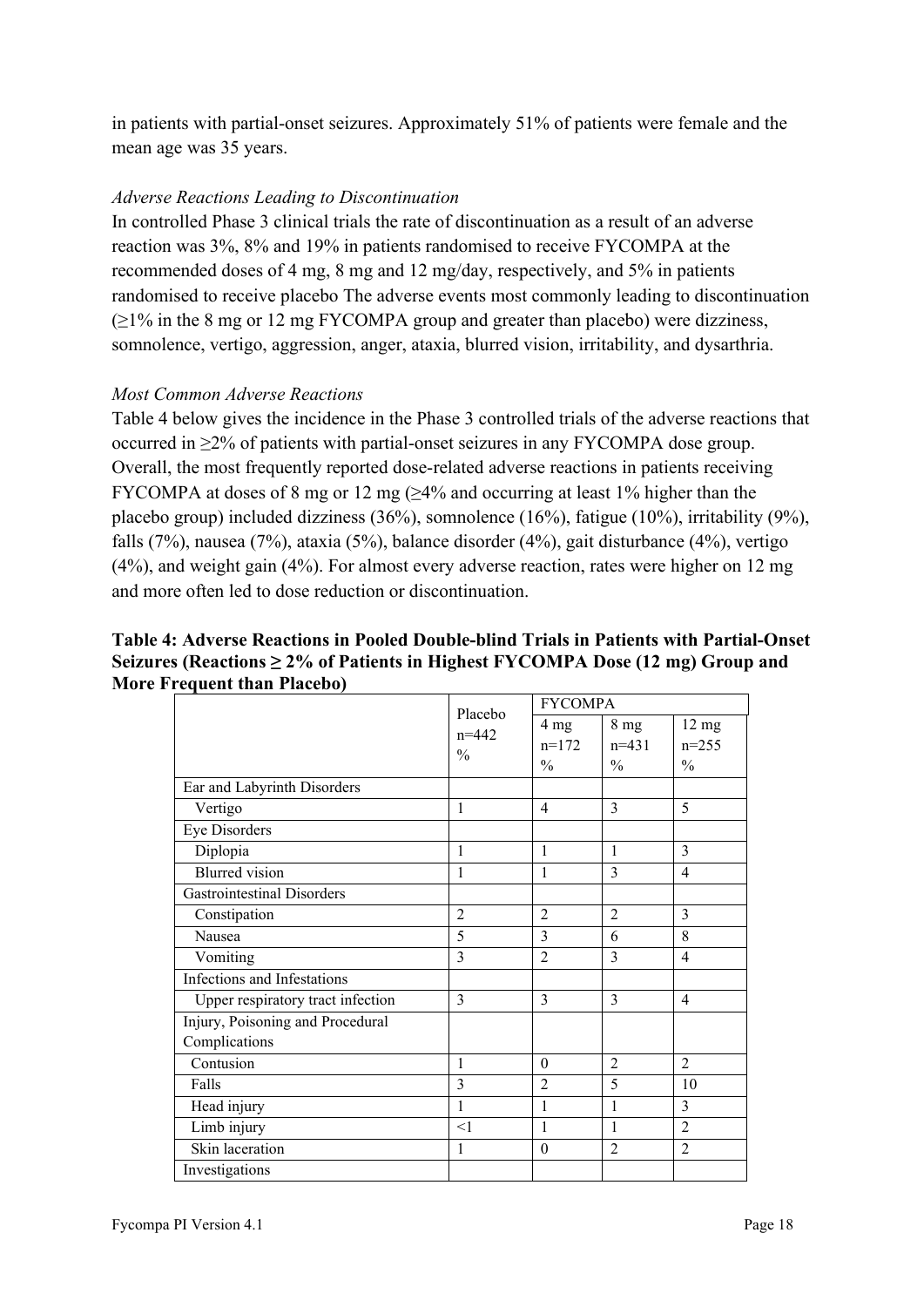|                                       |                  | <b>FYCOMPA</b>   |                  |                         |
|---------------------------------------|------------------|------------------|------------------|-------------------------|
|                                       | Placebo          | $4 \text{ mg}$   | 8 <sub>mg</sub>  | 12 <sub>mg</sub>        |
|                                       | $n = 442$        | $n=172$          | $n=431$          | $n = 255$               |
|                                       | $\frac{0}{0}$    | $\frac{0}{0}$    | $\frac{0}{0}$    | $\%$                    |
| Weight gain                           | 1                | 4                | $\overline{4}$   | $\overline{4}$          |
| Metabolism & Nutrition disorders      |                  |                  |                  |                         |
| Hyponatremia                          | $\leq$ 1         | $\mathbf{0}$     | $\mathbf{0}$     | $\overline{2}$          |
| Musculoskeletal and Connective Tissue |                  |                  |                  |                         |
| disorders                             |                  |                  |                  |                         |
| Arthralgia                            | 1                | $\boldsymbol{0}$ | 3                | $\overline{2}$          |
| Back pain                             | $\overline{2}$   | $\overline{2}$   | $\overline{2}$   | $\overline{5}$          |
| Musculoskeletal pain                  | 1                | 1                | 1                | $\overline{2}$          |
| Myalgia                               | $\overline{2}$   | $\mathbf{1}$     | 1                | $\overline{3}$          |
| Pain in extremity                     | $\mathbf{1}$     | $\boldsymbol{0}$ | $\overline{2}$   | $\overline{3}$          |
| Peripheral edema                      | 1                | $\mathbf{1}$     | 1                | $\overline{2}$          |
| Nervous system disorders              |                  |                  |                  |                         |
| Asthenia                              | 1                | $\mathbf{1}$     | $\overline{2}$   | $\overline{2}$          |
| Ataxia                                | $\boldsymbol{0}$ | $\mathbf{1}$     | $\overline{3}$   | $\,$ 8 $\,$             |
| <b>Balance</b> disorder               | 1                | $\boldsymbol{0}$ | $\overline{5}$   | $\overline{\mathbf{3}}$ |
| Coordination abnormal                 | $\boldsymbol{0}$ | $\mathbf{1}$     | $\leq$ 1         | $\overline{2}$          |
| <b>Dizziness</b>                      | 9                | 16               | 32               | 43                      |
| Dysarthria                            | $\boldsymbol{0}$ | $\mathbf{1}$     | 3                | $\overline{4}$          |
| Fatigue                               | 5                | 8                | 8                | 12                      |
| Gait disturbance                      | $\mathbf{1}$     | $\mathbf{1}$     | $\overline{4}$   | $\overline{4}$          |
| Headache                              | 11               | 11               | 11               | 13                      |
| Hypersomnia                           | $\boldsymbol{0}$ | $\mathbf{1}$     | $\overline{2}$   | $\overline{\mathbf{3}}$ |
| Hypoaesthesia                         | $\mathbf{1}$     | $\boldsymbol{0}$ | $\boldsymbol{0}$ | $\overline{3}$          |
| Memory impairment                     | $\mathbf{1}$     | $\boldsymbol{0}$ | $\mathbf{1}$     | $\overline{2}$          |
| Paraesthesia                          | 1                | $\theta$         | 1                | $\overline{2}$          |
| Somnolence                            | $\tau$           | 9                | 16               | 18                      |
| Psychiatric disorders                 |                  |                  |                  |                         |
| Aggression                            | 1                | 1                | $\overline{2}$   | $\mathfrak{Z}$          |
| Anger                                 | $<$ 1            | $\boldsymbol{0}$ | $\mathbf{1}$     | $\overline{3}$          |
| Anxiety                               | $\mathbf{1}$     | $\overline{2}$   | $\overline{3}$   | $\overline{4}$          |
| Confusional state                     | $\leq$ 1         | $\mathbf{1}$     | $\mathbf{1}$     | $\overline{2}$          |
| Euphoric mood                         | $\boldsymbol{0}$ | $\boldsymbol{0}$ | $<1\,$           | $\boldsymbol{2}$        |
| Irritability                          | $\overline{3}$   | $\overline{4}$   | $\overline{7}$   | 12                      |
| Mood altered                          | $\leq$ 1         | $\mathbf{1}$     | <1               | $\overline{2}$          |
| Respiratory, Thoracic and Mediastinal |                  |                  |                  |                         |
| Disorders                             |                  |                  |                  |                         |
| Cough                                 | 3                | $\mathbf{1}$     | $\mathbf{1}$     | $\overline{4}$          |
| Oropharyngeal pain                    | $\mathbf{1}$     | $\overline{c}$   | $\overline{2}$   | $\overline{2}$          |

# *Weight Gain*

Body weight of subjects was recorded during vital signs monitoring at various time points during the conduct of Phase 3 studies. In controlled clinical trials in patients with partial-onset seizures, clinically significant weight gain (i.e. >7% BW) occurred in 14%, 15.3% and 15.4% of patients given perampanel 4 mg, 8 mg and 12 mg respectively compared to 7.1% given placebo.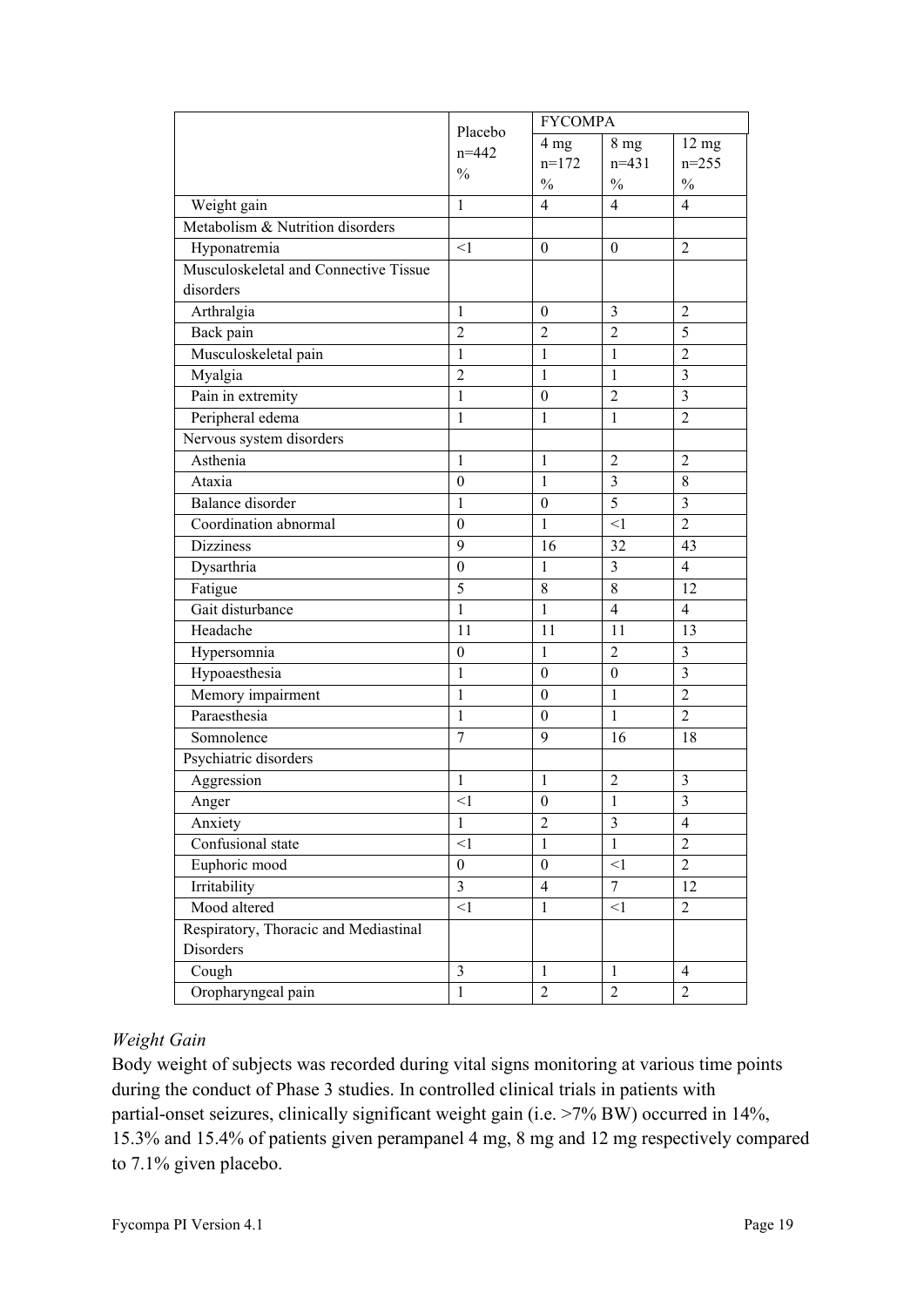Across the entire perampanel treatment duration in the open label extension study for partial-onset seizures, based on body weight measurements, 43.9% of subjects had an increase in body weight of  $>7\%$ , and 15.3% had a decrease in body weight of  $>7\%$ . The mean change from baseline in body weight at the end of treatment was 2.54 kg. The mean duration of perampanel exposure was 115.41 weeks.

In subjects with primary generalised tonic-clonic seizures who completed the controlled clinical trial and subsequently entered the open-label extension phase, based on body weight measurements, 27.9% had a clinically notable increase (>7%) in body weight across the entire perampanel treatment duration. The mean duration of perampanel exposure was 40.3 weeks.

## *Other Adverse Reactions*

The following adverse reactions are discussed in more detail in the precautions section of the prescribing information:

- Psychiatric reactions including aggression
- Suicidal ideation and behaviour
- Abuse potential
- Dizziness and gait disturbance
- Falls
- Somnolence and fatigue

### *Primary Generalised Tonic-Clonic Seizures in adults and adolescents*

A total of 81 adult and adolescent patients on perampanel constituted the safety population in the Phase 3 placebo-controlled trial in patients with primary generalised tonic-clonic seizures. Approximately 57% of patients were female, and the mean age was 27 years.

In the controlled Phase 3 primary generalised tonic-clonic seizures clinical trial, the adverse event profile was similar to that noted for the controlled Phase 3 partial-onset seizures trials.

The most frequently reported adverse reactions in patients receiving FYCOMPA  $(\geq)10\%$  and higher than in the placebo group) included dizziness (32.1%), fatigue (14.8%), headache  $(12.3\%)$ , somnolence  $(11.1\%)$ , and irritability  $(11.1\%)$ . The adverse reactions most commonly leading to discontinuation  $(\geq 2\%$  in the FYCOMPA group and greater than placebo) were vomiting and dizziness.

### *Paediatric population*

Based on the clinical trial database of 196 adolescents exposed to FYCOMPA from double-blind studies for POS and PGTCS, the frequency, type and severity of adverse reactions in adolescents are expected to be the same as in adults, except for aggression, which was observed more frequently in adolescents than in adults.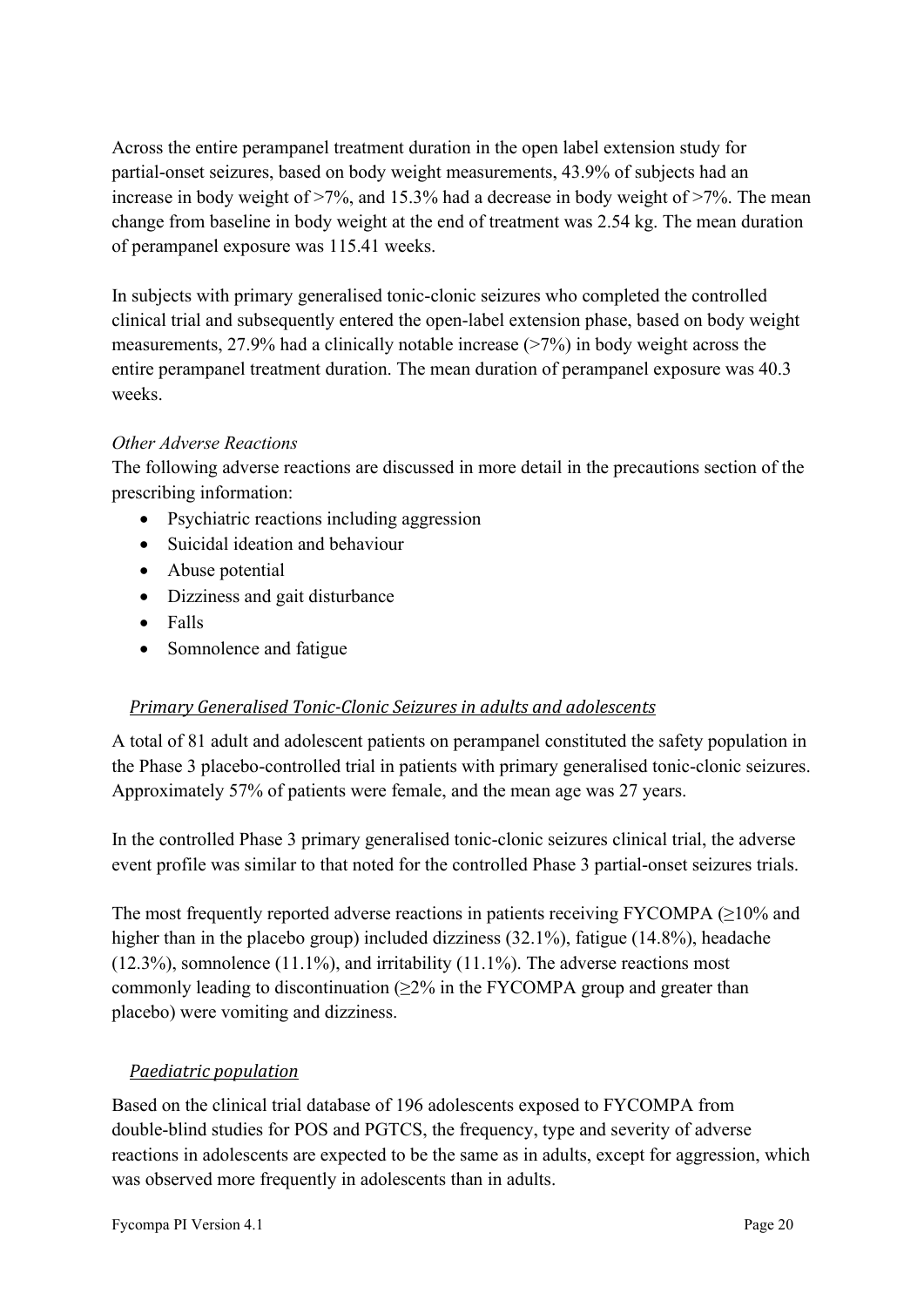Based on the clinical trial database of 180 children (4 to <12 years) with POS and PGTCS, exposed to perampanel from a multicentre open label study, the overall safety profile in children were similar to that of adolescents and adults, except for somnolence (26.1%, 14.8% adolescents and 14.2% adults,), irritability (12.8%, 6.6% adolescents, and 7.4% adults,), aggression (8.9%, 7.7% adolescents, 1.0% adults), and agitation (4.4%, 0.5% adolescents and 0.4% adults) which were observed more frequently in children than in adolescents and adults. [Table 5](#page-20-0) provides a summary of the adverse events observed in the core study occurring in more than 10% of the subjects.

<span id="page-20-0"></span>**Table 5: TEAEs in Paediatric Trial in Patients with POS or PGTC (TEAEs ≥ 10% of Patients)**

|                  | Total     |
|------------------|-----------|
|                  | $(N=180)$ |
|                  | $n$ (%)   |
| Somnolence       | 47(26.1)  |
| Nasopharyngitis  | 35(19.4)  |
| <b>Dizziness</b> | 23(12.8)  |
| Irritability     | 23(12.8)  |
| Pyrexia          | 23(12.8)  |
| Vomiting         | 20(11.1)  |

TEAEs leading to dose reduction were observed in 40.6% of children. Common TEAEs leading to dose reduction in children included somnolence (13.3%), dizziness (5.6%), irritability (4.4%), and aggression (4.4%). TEAEs leading to discontinuation were observed in 9.4% of children. Reasons for discontinuation occurring in more than one subject were irritability  $(1.7\%)$ , aggression  $(1.7\%)$ , seizure  $(1.1\%)$ , and balance disorder  $(1.1\%)$ .

In the core and extension phase of this study, 76.7% of subjects received Fycompa for more than 24 weeks and 33.9% of subjects received Fycompa for more than 52 weeks.

Available data in children from multiple open label uncontrolled studies did not suggest any clinically significant effects of perampanel on growth and development parameters including body weight, height, thyroid function, insulin-like growth factor 1 (IGF 1) level, cognition (as assessed by Aldenkamp-Baker neuropsychological assessment schedule [ABNAS]), behaviour (as assessed by Child Behaviour Checklist [CBCL]), and dexterity (as assessed by Lafayette Grooved Pegboard Test [LGPT]) were evaluated by open label uncontrolled studies. The long term effects (greater than 1 year) on cognition, growth and development in children remain unknown.

# **Post-Marketing Experience**

The following adverse reactions have been identified during post approval use of FYCOMPA. Because these reactions are reported voluntarily from a population of uncertain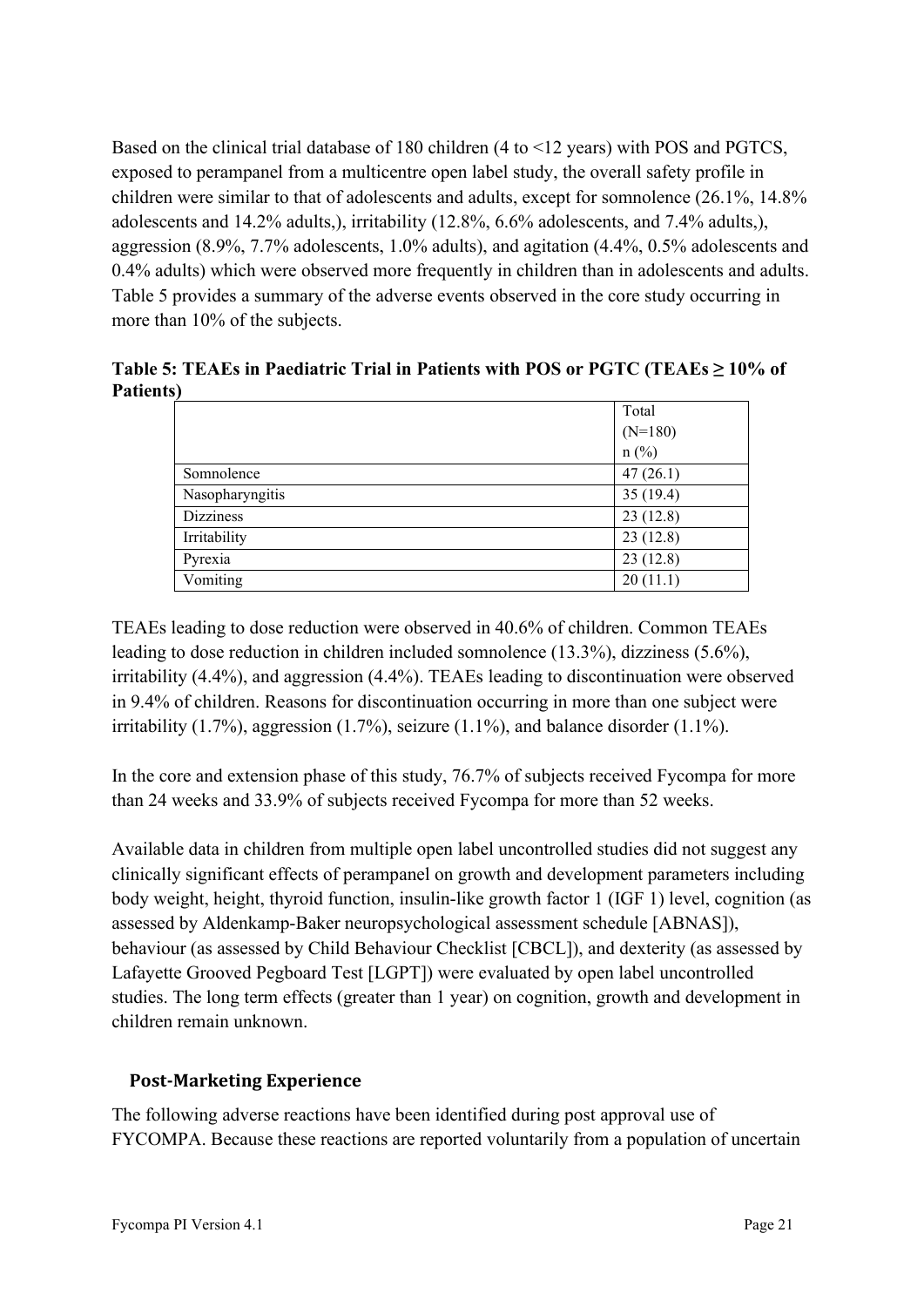size, it is not always possible to reliably estimate their frequency or establish a causal relationship to drug exposure.

### **Skin and Subcutaneous tissue disorders**

• Drug Reaction with Eosinophilia and Systemic Symptoms (DRESS)

## **Reporting suspected adverse effects**

Reporting suspected adverse reactions after registration of the medicinal product is important. It allows continued monitoring of the benefit-risk balance of the medicinal product. Healthcare professionals are asked to report any suspected adverse reactions at [www.tga.gov.au/reporting-problems.](http://www.tga.gov.au/reporting-problems)

## **4.9 OVERDOSE**

For information on the management of overdose, contact the Poison Information Centre on 13 11 26 (Australia).

There is limited clinical experience with perampanel overdose in humans. In a report of an intentional overdose that could have resulted in a dose up to 264 mg, the patient experienced events of altered mental status, agitation and aggressive behaviour and recovered without sequelae. There is no available specific antidote to the effects of perampanel. General supportive care of the patient is indicated including monitoring of vital signs and observation of the clinical status of the patient. In view of its long half-life, the effects caused by perampanel could be prolonged. Because of low renal clearance special interventions such as forced diuresis, dialysis or haemoperfusion are unlikely to be of value.

# **5 PHARMACOLOGICAL PROPERTIES**

# <span id="page-21-0"></span>**5.1 PHARMACODYNAMIC PROPERTIES**

# **Mechanism of Action**

Perampanel is a first-in-class selective, non-competitive antagonist of the ionotropic α-amino-3¬hydroxy-5-methyl-4-isoxazoleproprionic acid (AMPA) glutamate receptor on postsynaptic neurons. Glutamate is the primary excitatory neurotransmitter in the central nervous system and is implicated in a number of neurological disorders caused by neuronal overexcitation. Several perampanel metabolites are also AMPA antagonists, although weaker than the parent compound. In vitro, perampanel inhibited AMPA-induced (but not NMDAinduced) increase in intracellular calcium in rat cortical neurons. In vivo, perampanel displayed anticonvulsant activity in several animal models.

The precise mechanism by which perampanel exerts its antiepileptic effects in humans remains to be fully elucidated.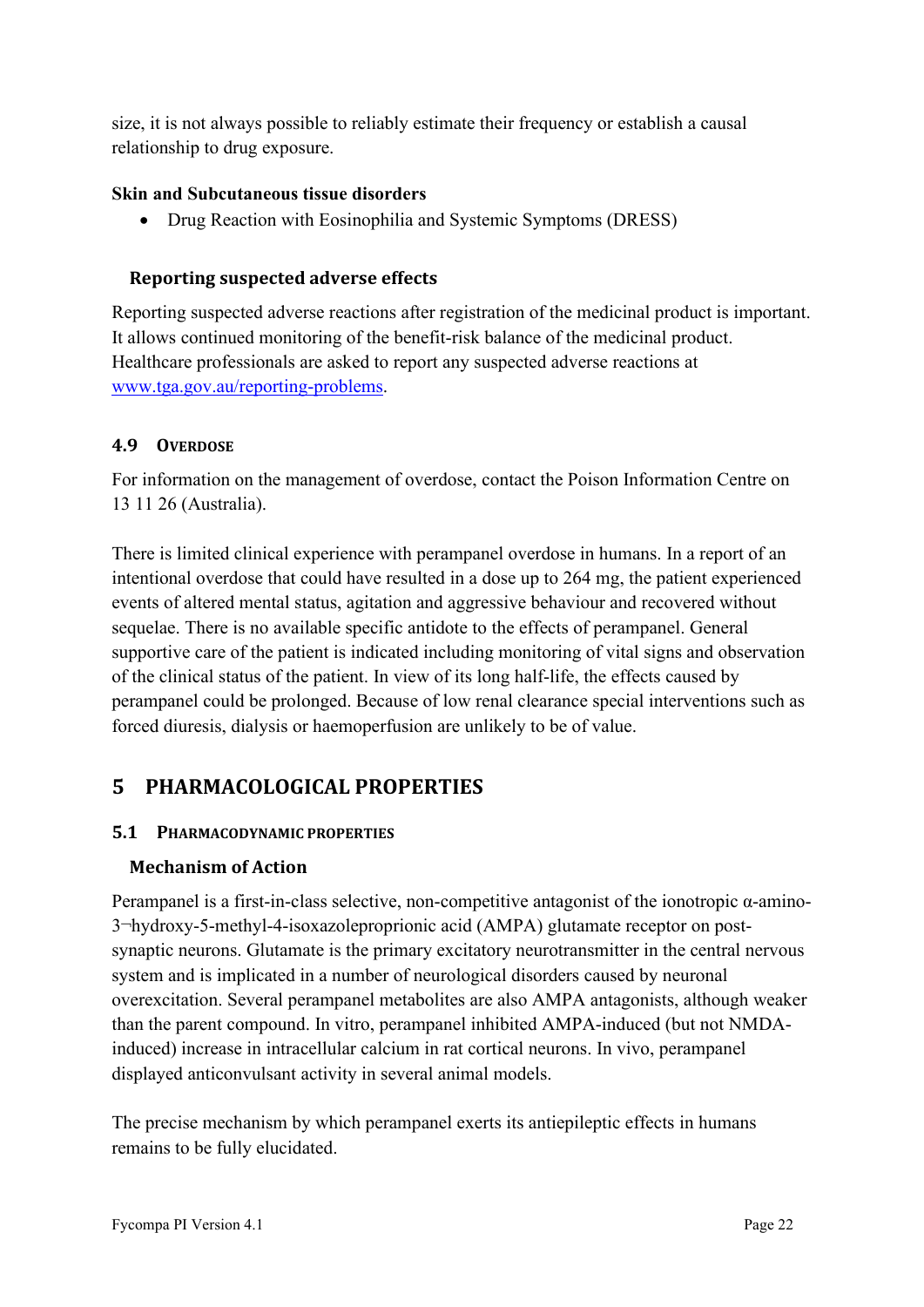### **Pharmacodynamic effects**

Pharmacokinetic-pharmacodynamic (efficacy) analyses have shown that within the recommended dose range there is a positive correlation between serum levels of FYCOMPA and seizure frequency for partial-onset seizures and primary generalised tonic-clonic seizures.

## *Psychomotor performance*

Single and multiple doses of 8 mg and 12 mg impaired psychomotor performance in healthy volunteers in a dose-related manner. The effects of perampanel on complex tasks such as driving ability were additive or supra-additive to the impairment effects of alcohol. Psychomotor performance testing returned to baseline within 2 weeks of cessation of perampanel dosing.

## *Cognitive function*

In a healthy volunteer study to assess the effects of perampanel on alertness, and memory using a standard battery of assessments, no effects of perampanel were found following single and multiple doses of perampanel up to 12 mg/day.

In an open label uncontrolled study conducted in paediatric patients, no clinically important changes in cognition relative to baseline as measured by ABNAS were observed following adjunctive perampanel therapy (see Section [5.1](#page-21-0) Paediatric population). Long-term cognitive effects of perampanel in children are unknown.

# *Cardiac electrophysiology*

Perampanel did not prolong the QTc interval when administered in daily doses up to 12 mg/day, and did not have a dose-related or clinically important effect on QRS duration.

### **Clinical Trials**

### *Partial-Onset Seizures in adults and adolescents*

The efficacy of FYCOMPA in partial-onset seizures in adults and adolescents was established in three adjunctive therapy 19 week, randomised, double-blind, placebocontrolled, multicentre trials in adult and adolescent patients. Subjects had partial-onset seizures with or without secondary generalisation and were not adequately controlled with one to three concomitant AEDs. During a 6-week baseline period, subjects were required to have more than five seizures with no seizure-free period exceeding 25 days. In these three trials, subjects had a mean duration of epilepsy of approximately 21.06 years. Between 85.3% and 89.1% of patients were taking two to three concomitant AEDs with or without concurrent vagal nerve stimulation.

Two studies (studies 304 and 305) compared doses of FYCOMPA 8 and 12 mg/day with placebo and the third study (study 306) compared doses of FYCOMPA 2, 4 and 8 mg/day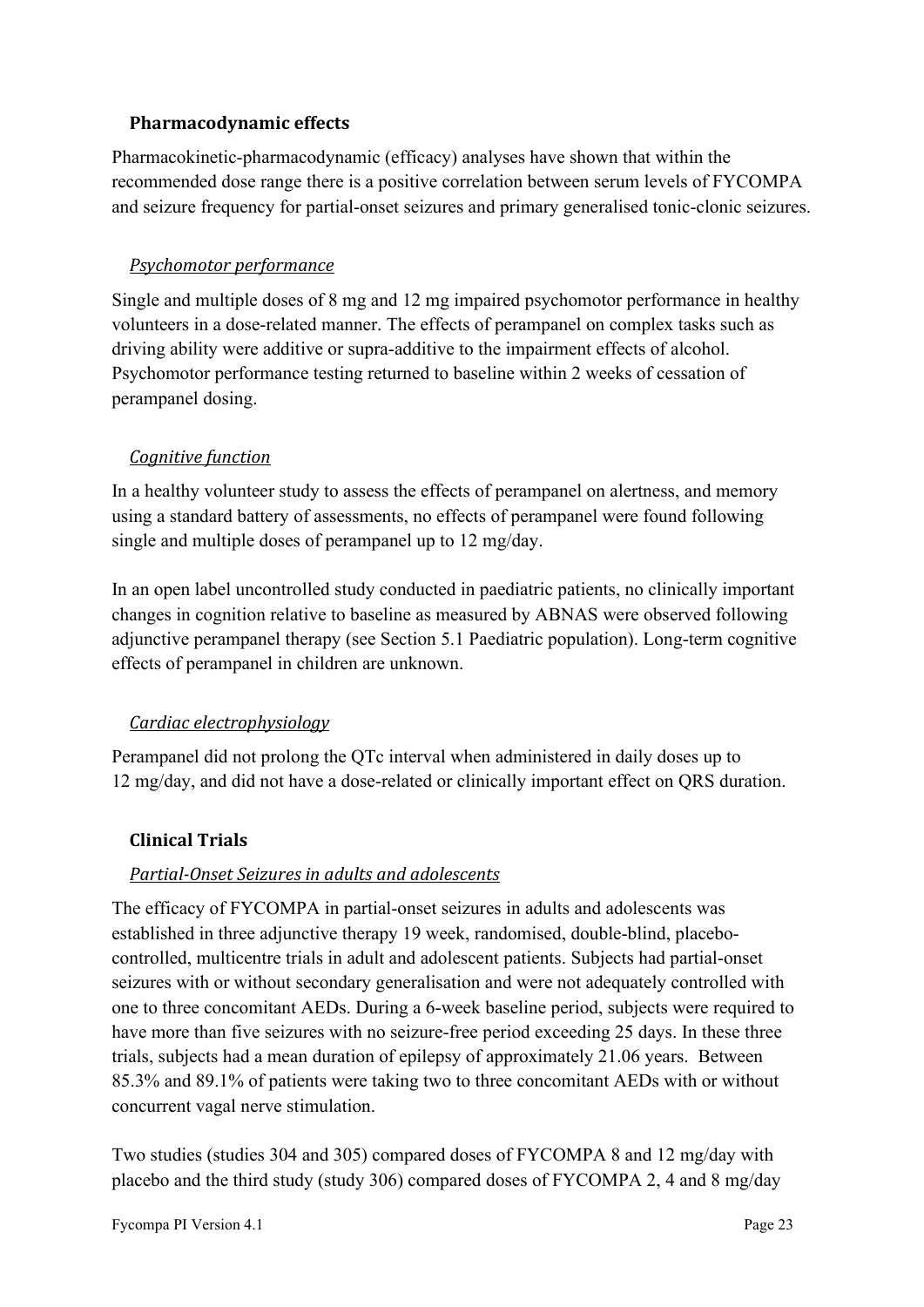with placebo. In all three trials, following a 6-week Baseline Phase to establish baseline seizure frequency prior to randomisation, subjects were randomised and titrated to the randomised dose. During the Titration Phase in all three trials, treatment was initiated at 2 mg/day and increased in weekly increments of 2 mg/day to the target dose. Subjects experiencing intolerable adverse events could remain on the same dose or have their dose decreased to the previously tolerated dose. In all three trials, the Titration Phase was followed by a Maintenance Phase that lasted 13 weeks, during which patients were to remain on a stable dose of FYCOMPA.

The pooled 50% responder rates were placebo 19%, 4 mg 29%, 8 mg 35% and 12 mg 35%. A statistically significant effect on the reduction in 28-day seizure frequency (Baseline to Treatment Phase) as compared to the placebo group was observed with FYCOMPA treatment at doses of 4 mg/day (Study 306), 8 mg/day (Studies 304, 305 and 306), and 12 mg/day (Studies 304 and 305). The 50% responder rates in the 4 mg, 8 mg and 12 mg groups were respectively 23.0%, 31.5%, and 30.0% in combination with enzyme inducing anti-epileptic medicinal products and were 33.3%, 46.5% and 50.0% when FYCOMPA was given in combination with non-enzyme-inducing anti-epileptic medicinal products. These studies show that once-daily administration of FYCOMPA at doses of 4 mg to 12 mg was significantly more efficacious than placebo as adjunctive treatment in this population.

**Table 6: Pooled 50% responder rate during the maintenance period (LOCF) for placebo and Fycompa dose**

| Treatment          | Placebo       | $2 \text{ mg}$ | 4 mg          | $8 \text{ mg}$ | $12 \text{ mg}$ |
|--------------------|---------------|----------------|---------------|----------------|-----------------|
|                    | $(N=441)$     | $(N=180)$      | $(N=172)$     | $(N=431)$      | $(N=254)$       |
| Responder status   | $\frac{0}{0}$ | $\frac{0}{0}$  | $\frac{0}{0}$ | $\%$           | $\frac{0}{0}$   |
| Maintenance - LOCF |               |                |               |                |                 |
| Yes                | 19.3          | 20.6           | 28.5          | 35.3           | 35.0            |
| No                 | 80.7          | 79.4           | 71.5          | 64.7           | 65.0            |

Therefore the number needed to treat (NNT) with any dose of FYCOMPA for 4 mg to 12 mg to achieve a 50% reduction in seizure frequency was 6.25 to 10.9.

Data from placebo-controlled studies demonstrate that improvement in seizure control is observed with a once-daily FYCOMPA dose of 4 mg and this benefit is enhanced as the dose is increased to 8 mg/day. No efficacy benefit was observed at the dose of 12 mg as compared to the dose of 8 mg in the overall population. Benefit at the dose of 12 mg was observed in some patients who tolerate the dose of 8 mg and when the clinical response to that dose was insufficient. A clinically meaningful reduction in seizure frequency relative to placebo was achieved as early as the second week of dosing when patients reached a daily dose of 4 mg.

# *Open label extension study for Partial Onset Seizures in adults and adolescents*

Ninety-seven percent of the patients who completed the randomised trials were enrolled in the open label extension study (n=1186). Patients from the randomised trial were converted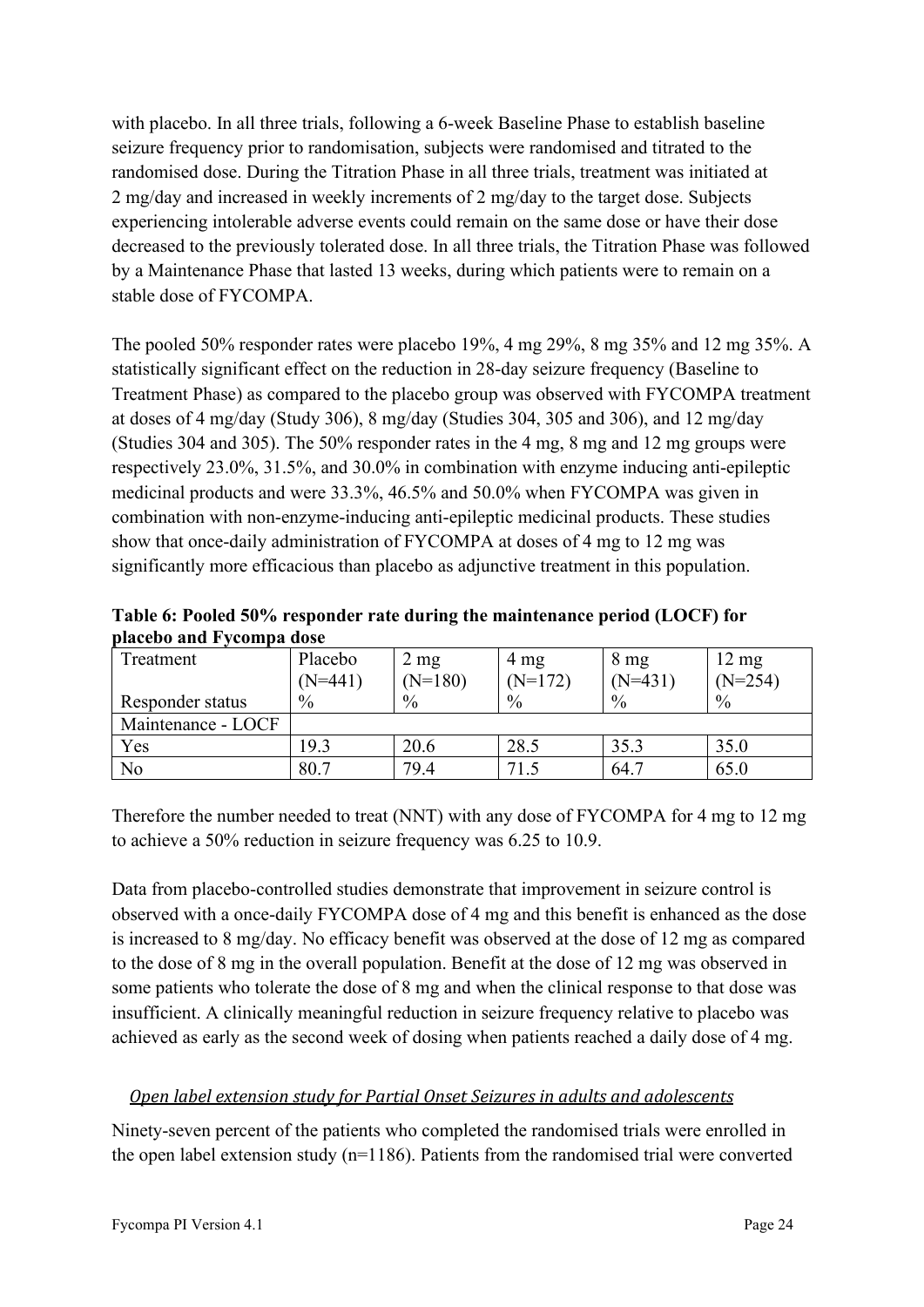to perampanel over 16 weeks followed by a long term maintenance period ( $\geq 1$  year). The mean average daily dose was 10.05 mg.

## *Elderly Patients in Clinical Trials for Partial Onset Seizures*

In these studies, 31 patients aged 65 and over received perampanel. Due to high rates of dizziness and falls in these patients, FYCOMPA should be used with caution in the elderly.

## *Primary Generalised Tonic-Clonic Seizures in adults and adolescents*

FYCOMPA as adjunctive therapy in patients 12 years of age and older with idiopathic generalised epilepsy experiencing primary generalised tonic-clonic seizures was established in a multicentre, randomised, double-blind, placebo-controlled study (Study 332). Eligible patients on a stable dose of 1 to 3 AEDs experiencing at least 3 primary generalised tonicclonic seizures during the 8-week baseline period were randomised to either FYCOMPA or placebo. The population included 164 patients (FYCOMPA N=82, placebo N=82). Patients were titrated over four weeks to a target dose of 8 mg per day or the highest tolerated dose and treated for an additional 13 weeks on the last dose level achieved at the end of the titration period. The total treatment period was 17 weeks. Study drug was given once per day.

The primary endpoint was the percent change from baseline in primary generalised tonicclonic seizure frequency per 28 days during the treatment period (titration + maintenance) as compared to the baseline period. The median percent change in primary generalised tonicclonic seizure frequency per 28 days during the Titration and Maintenance Periods (combined) relative to Prerandomization was greater with FYCOMPA (-76.5%) than with placebo (-38.4%), P<0.0001. The 50% primary generalised tonic-clonic seizures responder rate during the Maintenance Period was significantly higher in the FYCOMPA group (64.2%) than in the placebo group (39.5%), P=0.0019. The 50% responder rates were 58.0% for the FYCOMPA group and 35.8% for the placebo group (P=0.0059) when discontinued patients were considered non-responders. The 50% responder rate was 22.2% when FYCOMPA was used in combination with enzyme inducing anti-epileptic medicinal products and 69.4% when FYCOMPA was given in combination with non-enzyme-inducing antiepileptic medicinal products. The number of FYCOMPA subjects taking enzyme inducing anti-epileptic medicinal products was small  $(n = 9)$ .

During the 3 month maintenance period, 30.9% of the patients on FYCOMPA in the clinical studies became free of PGTC seizures compared with 12.3% on placebo. Freedom from all seizures was achieved in 23.5% of patients on FYCOMPA compared to 4.9% of patients on placebo. There are no data regarding the effects of withdrawal of concomitant anti-epileptic medicinal products to achieve monotherapy with FYCOMPA. The efficacy of FYCOMPA in the treatment of absence and myoclonic seizures has not been demonstrated.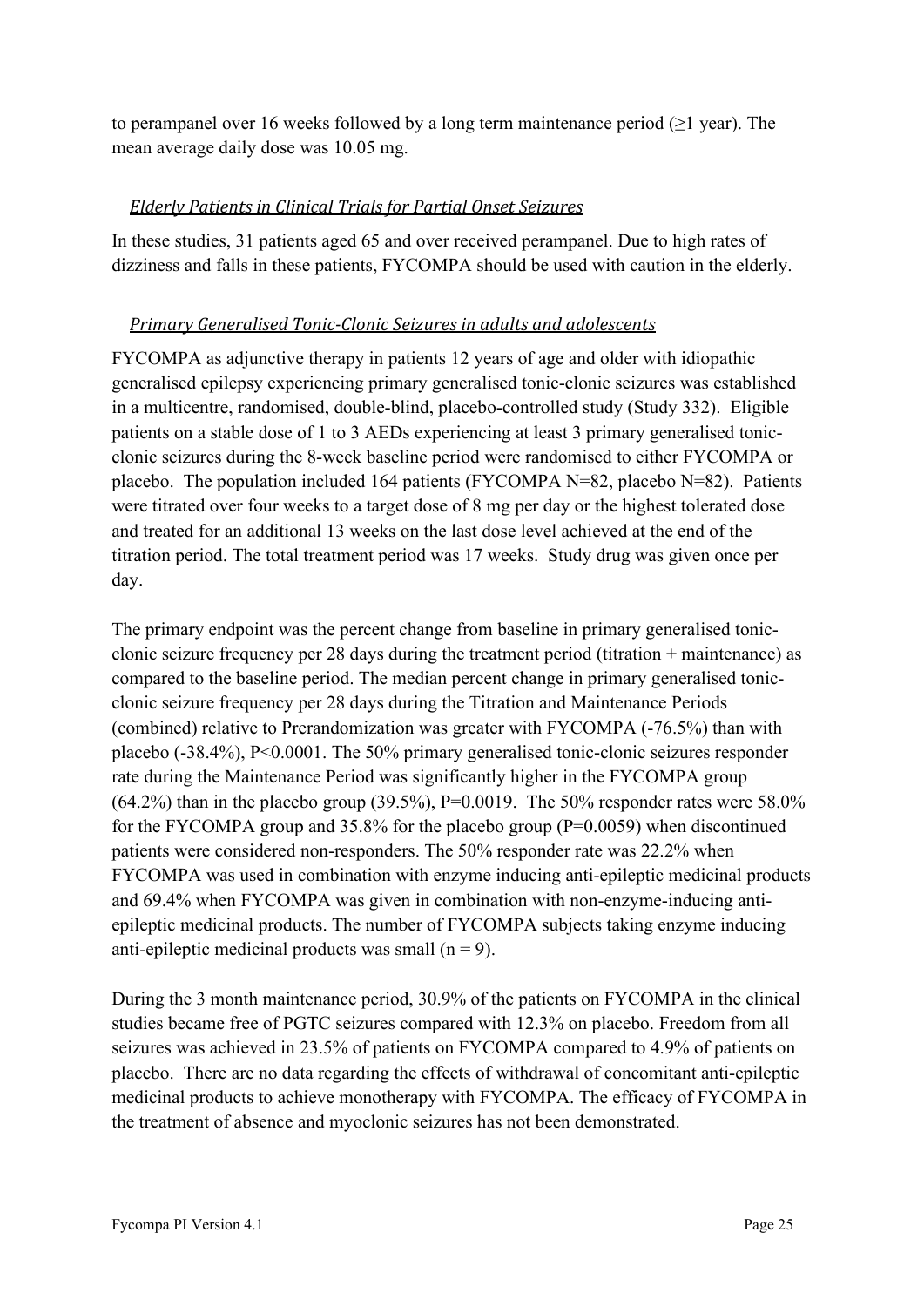## *Paediatric population*

The three pivotal double-blind placebo-controlled Phase 3 studies included 143 adolescents between the ages of 12 and 18. The results in these adolescents were similar to those seen in the adult population.

Study 332 included 22 adolescents between the ages of 12 and 18. The results in these adolescents were similar to those seen in the adult population.

The efficacy of perampanel in children down to the age of 4 years for POS and 7 years for PGTCS has been extrapolated from data of adolescents and adults with POS or PGTCS. A similar clinical response is expected in these patients based on the paediatric posology (see Section [4.2](#page-3-0) [Dose and method of administration\)](#page-3-0) established to achieve plasma concentrations in the range observed in adolescents and adults taking efficacious doses (see Section [5.2](#page-26-0) [Pharmacokinetic properties\)](#page-26-0). Data supporting the extrapolation principle and the safety of perampanel adjunctive therapy in children (aged 4 to <12 years old) have been evaluated in an open-label, uncontrolled study (Study 311).A total of 180 paediatric patients (aged 4 to <12 years old) with inadequately controlled partial-onset seizures or primary generalised tonic-clonic seizures. Patients were titrated over 11 weeks to a target dose of 8 mg/day or the maximum tolerated dose (not to exceed 12 mg/day) for patients not taking concomitant CYP3A-inducing antiepileptic drugs (carbamazepine, oxcarbazepine, eslicarbazepine and phenytoin) or 12 mg/day or the maximum tolerated dose (not to exceed 16 mg/day) for patients taking a concomitant CYP3A-inducing antiepileptic drug. Perampanel dose achieved at the end of titration was maintained for 12 weeks (for a total of 23 weeks of exposure) at the completion of the core study. Patients who entered into Extension Phase were treated for an additional 29 weeks for a total exposure duration of 52 weeks. The approved dose for children weighing <30 kg is lower than the dose used in this study. Efficacy results observed in the core and extension phase of the Study are presented in [Table](#page-25-0) 7. Overall, the treatment effects on the median reduction in seizure frequency, 50% responder rate, and seizure-free rate were sustained following 52 weeks of perampanel treatment.

<span id="page-25-0"></span>**Table 7: Summary of Efficacy Endpoint Data in Children Aged 4 to <12 Years from Open-Label Study 311.**

|                                                              | <b>POS</b>         |                                              | <b>PGTCS</b>             |                                                     |  |
|--------------------------------------------------------------|--------------------|----------------------------------------------|--------------------------|-----------------------------------------------------|--|
| <b>Disease Cohort</b>                                        | Total<br>$(N=148)$ | <b>Subset of POS</b><br>with SGS<br>$(N=54)$ | <b>Total</b><br>$(N=22)$ | <b>Subset of</b><br><b>PGTCS</b> of<br>IGE $(N=19)$ |  |
| Median change in seizure frequency per 28 days from baseline |                    |                                              |                          |                                                     |  |
| Treatment duration: 23 weeks                                 | $-40.1\%$          | $-58.7\%$                                    | $-69.2\%$                | $-56.5\%$                                           |  |
| Treatment duration: 52 weeks                                 | $-46.1\%$          | $-62.8\%$                                    | $-47.9%$                 | $-39.7%$                                            |  |
| 50% Responder Rate                                           |                    |                                              |                          |                                                     |  |
| Treatment duration: 23 weeks                                 | 46.6%              | 64.8%                                        | 63.6%                    | 63.2%                                               |  |
| Treatment duration: 52 weeks                                 | 45.9%              | 66.7%                                        | 45.5%                    | $42.1\%$                                            |  |

Following 23 weeks of perampanel treatment, 42.6% of patients with partial-onset seizures, 43.7% in the subset of partial-onset seizure patients with secondarily generalized seizures,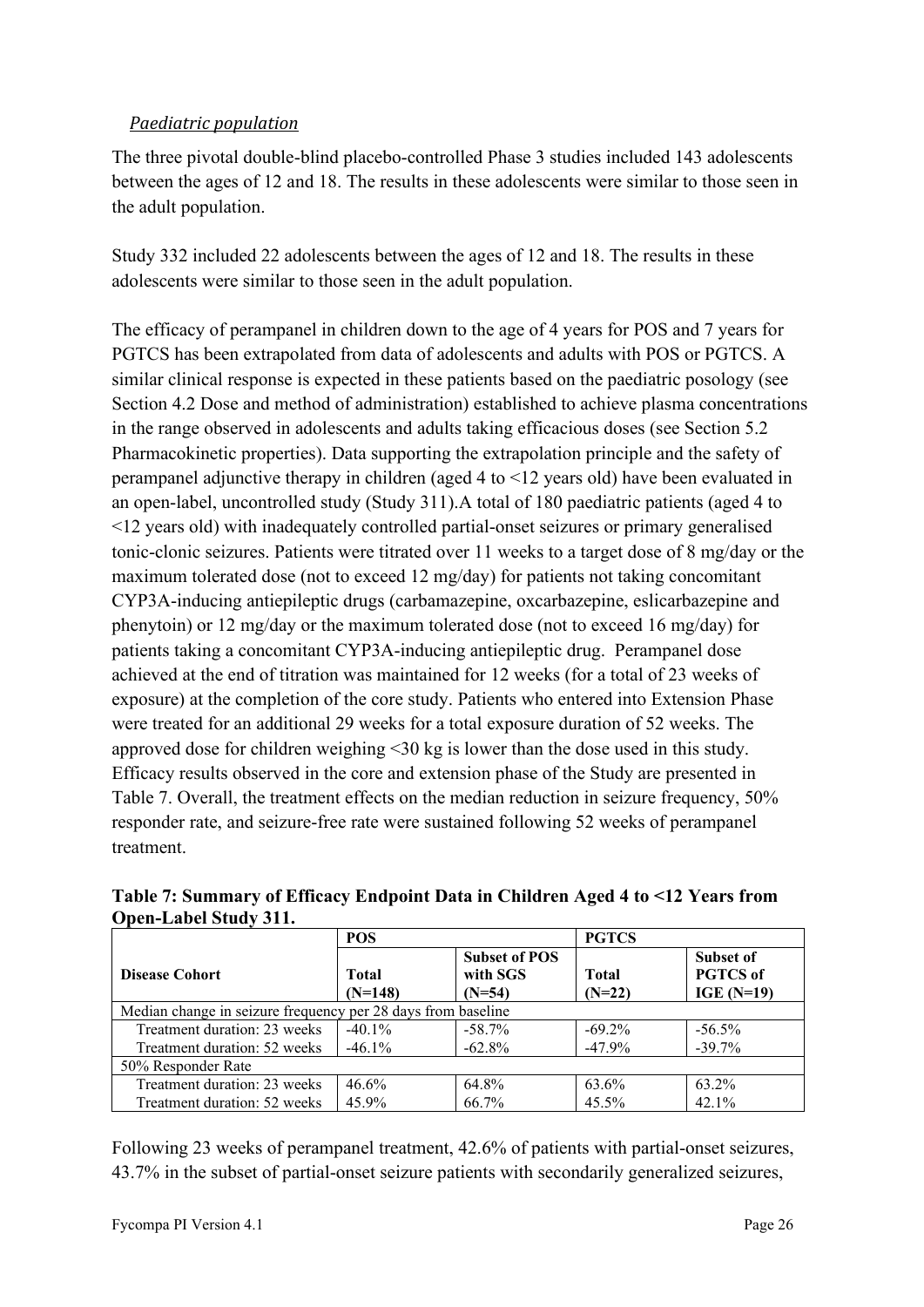34.8% of patients with primary generalized tonic-clonic seizures, and 35.3% in the subset of primary generalized tonic-clonic seizures of idiopathic generalized epilepsy (IGE) patients were very much improved or much improved compared to baseline, as assessed by Clinical Global Impression of Change (CGIC). The treatment effects on the CGIC observed above were sustained following 52 weeks of perampanel treatment.

A 19-week, randomised, double-blind, placebo-controlled study with an open-label extension phase (Study 235) was performed to assess the short-term effects on cognition of Fycompa (target dose range of 8 to 12 mg once daily) as adjunctive therapy in 133 (Fycompa  $n = 85$ , placebo  $n = 48$ ) adolescent patients, aged 12 to less than 18 years old, with inadequately controlled partial-onset seizures. Cognitive function was assessed by the Cognitive Drug Research (CDR) System Global Cognition t-Score, which is a composite score derived from 5 domains testing Power of Attention, Continuity of Attention, Quality of Episodic Secondary Memory, Quality of Working Memory, and Speed of Memory. The mean change (SD) from baseline to end of double-blind treatment (19 weeks) in CDR System Global Cognition t-Score was 1.1 (7.14) in the placebo group and (minus)  $-1.0$  (8.86) in the perampanel group, with the difference between the treatment groups in LS means ( $95\%$  CI) = (minus) -2.2 (-5.2, 0.8). There was no statistically significant difference between the treatment groups ( $p = 0.145$ ). CDR System Global Cognition t-Scores for placebo and perampanel were 41.2 (10.7) and 40.8 (13.0), respectively at the baseline. For patients with perampanel in the open label extension  $(n = 112)$ , the mean change (SD) from baseline to end of open-label treatment (52 weeks) in CDR System Global Cognition t-Score was (minus) - 1.0 (9.91). This was not statistically significant ( $p = 0.96$ ). After up to 52 weeks of treatment with perampanel ( $n = 114$ ), no effect on bone growth was observed. No effects on weight, height and sexual development were seen following up to 104 weeks of treatment ( $n = 114$ ). There is limited long term safety data in children below 12 years of age.

There is limited long term safety data in children below 12 years of age. The safety and efficacy of FYCOMPA in children below 4 years of age have not been established yet.

### <span id="page-26-0"></span>**5.2 PHARMACOKINETIC PROPERTIES**

The pharmacokinetics of perampanel have been studied in healthy adult subjects (age range 18 to 79), subjects with hepatic impairment, and adults, adolescents, and paediatric patients with partial-onset seizures and primary generalised tonic-clonic seizures.

# **Absorption**

Perampanel is around 100% bioavailable. Median  $T_{\text{max}}$  range from 0.5 to 2.5 hours under fasted conditions.

Perampanel is readily absorbed after oral administration with no evidence of marked firstpass metabolism. Food does not affect the extent of absorption, but slows the rate of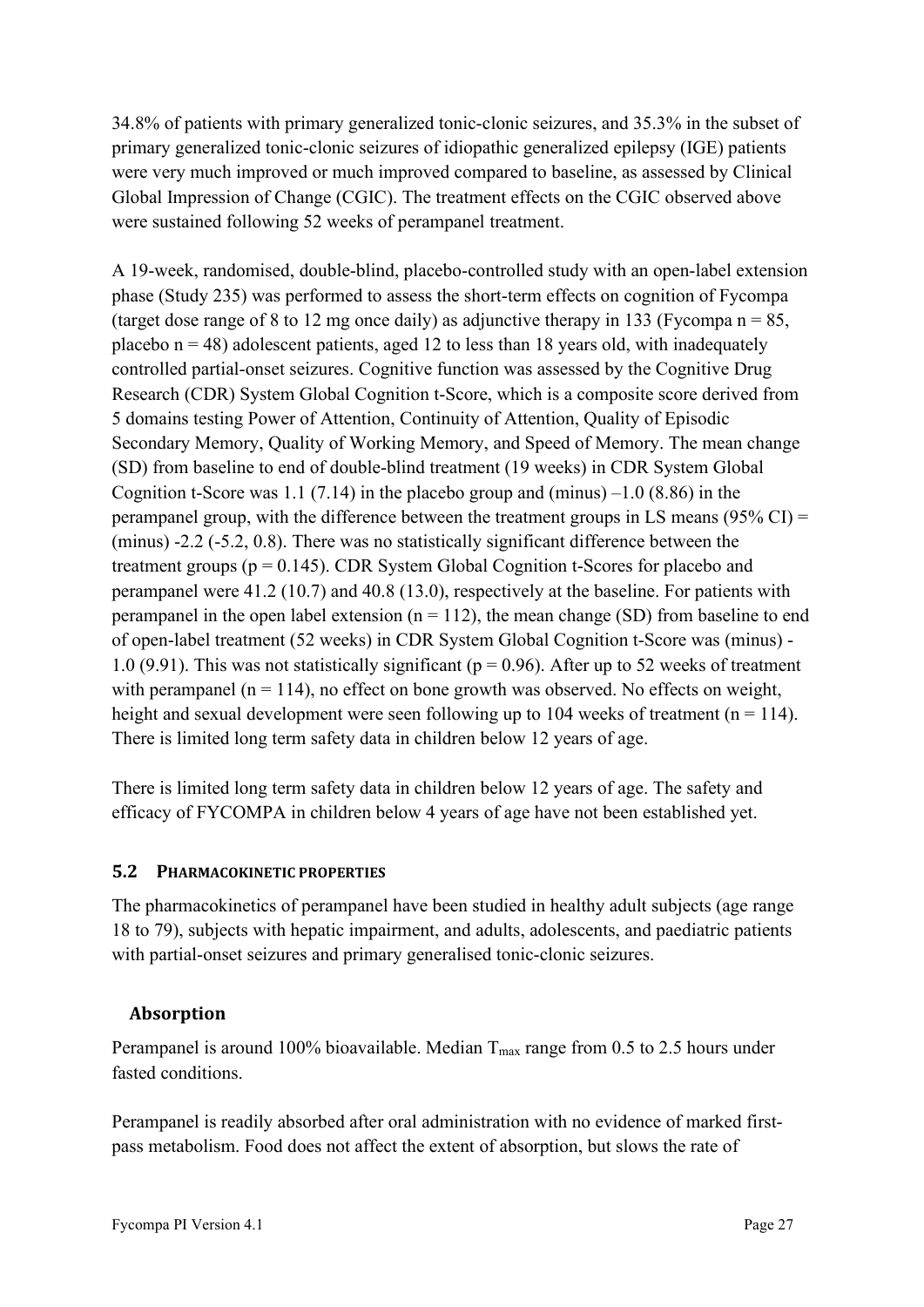absorption. When administered with food, peak plasma concentrations are reduced and delayed by 2 hours compared with dosing in a fasted state.

FYCOMPA oral suspension is bioequivalent on a mg per mg basis to FYCOMPA film-coated tablets under fasted conditions. When a single 12 mg dose of both formulations was administered with a high fat meal, FYCOMPA oral suspension achieves equivalent AUC<sub>0-inf</sub> and approximately 23 % lower  $C_{\text{max}}$  and 2 hours delay in time to peak exposure  $(T<sub>max</sub>)$  compared to the film-coated tablet formulation. However, population pharmacokinetic analysis demonstrated that under simulated steady state exposure conditions, C<sub>max</sub> and AUC, of FYCOMPA oral suspension were bioequivalent to the film-coated tablet formulation under both fasted and fed conditions.

When coadministered with a high fat meal,  $C_{\text{max}}$  and  $AUC_{0\text{-inf}}$  of a single 12-mg dose of perampanel oral suspension were approximately 22% and 13%, respectively, lower compared to fasted conditions.

# **Distribution**

Data from in vitro studies indicate that perampanel is approximately 95% bound to plasma proteins.

In vitro studies show that perampanel is not a substrate or significant inhibitor of organic anion transporting polypeptides (OATP) 1B1 and 1B3, organic anion transporters (OAT) 1, 2, 3, and 4, organic cation transporters (OCT) 1, 2, and 3, and the efflux transporters P-glycoprotein and Breast Cancer Resistance Protein (BCRP).

# **Metabolism**

Perampanel is extensively metabolised via primary oxidation and sequential glucuronidation. Primary oxidative metabolism is mediated by CYP3A based on results of in vitro studies using recombinant human CYPs and human liver microsomes. However, the metabolism has not been completely elucidated and other pathways cannot be excluded.

Following administration of radiolabeled perampanel, only trace amounts of perampanel metabolites were observed in plasma.

### **Excretion**

Following administration of a radiolabeled perampanel dose to 8 healthy elderly subjects, 30% of recovered radioactivity was found in the urine and 70% in the faeces. In urine and faeces, recovered radioactivity was primarily composed of a mixture of oxidative and conjugated metabolites. In a population pharmacokinetic analysis of pooled data from 19 Phase 1 studies, the average  $t_{1/2}$  of perampanel was 105 hours. When dosed in combination with the strong CYP3A inducer carbamazepine, the average  $t_{1/2}$  was 25 hours.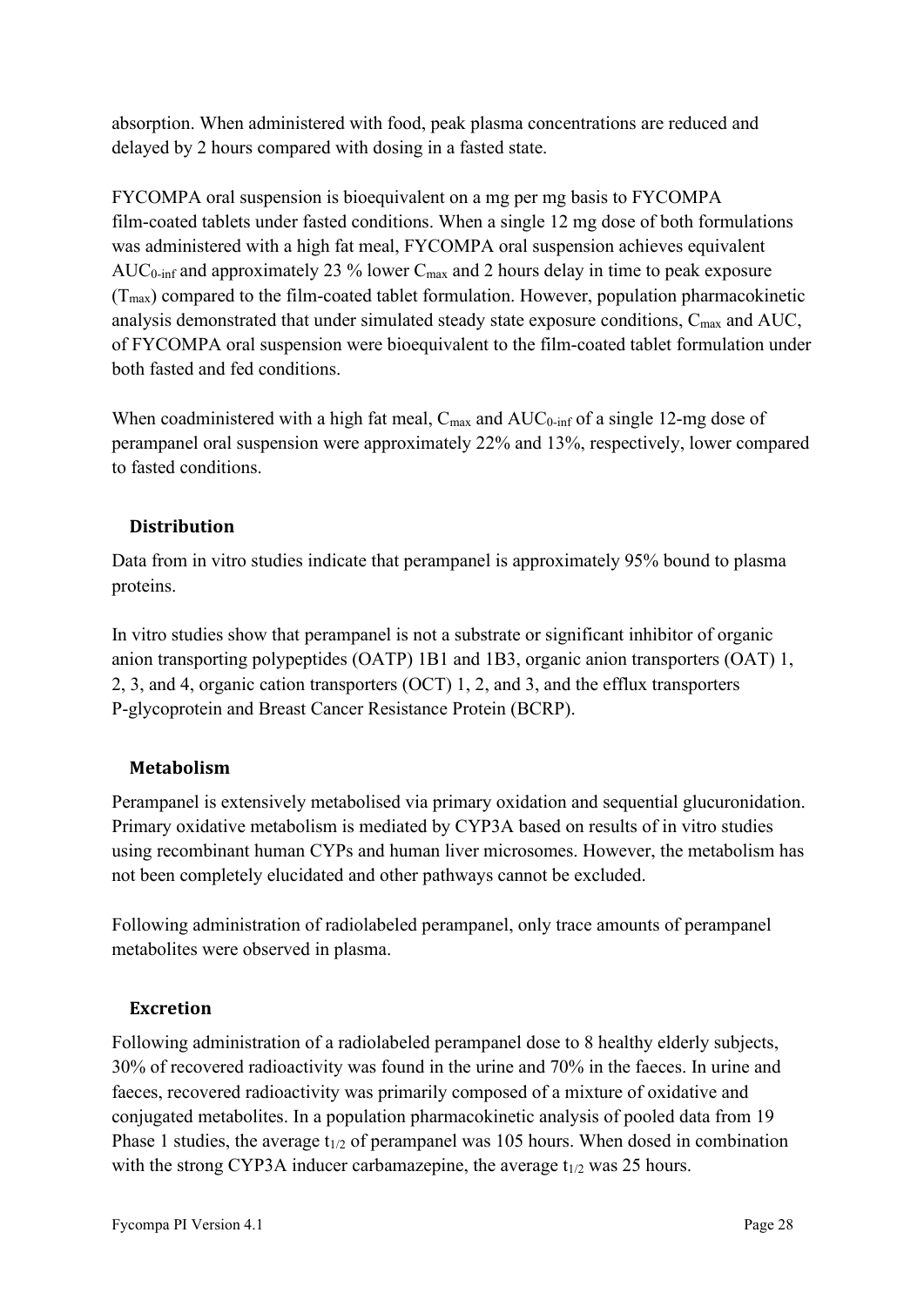## **Linearity/non-linearity**

In a population PK analysis on pooled data from twenty Phase 1 studies in healthy subjects receiving perampanel between 0.2 and 36 mg either as single or multiple doses, one Phase 2 and five Phase 3 studies in patients with partial-onset seizure receiving perampanel between 2 and 16 mg/day and two Phase 3 studies in patients with primary generalised tonic-clonic seizures receiving perampanel between 2 and 14 mg/day a linear relationship was found between dose and perampanel plasma concentrations. Dose linearity was demonstrated in the population PK analysis for doses between 0.2 and 36 mg.

## **Special populations**

## *Hepatic impairment*

The pharmacokinetics of perampanel following a single 1 mg dose were evaluated in 12 adults with mild and moderate hepatic impairment (Child-Pugh A and B, respectively) compared with 12 healthy, demographically matched adults. The mean apparent clearance of unbound perampanel in mildly impaired subjects was 188 mL/min vs. 338 mL/min in matched controls, and in moderately impaired subjects was 120 mL/min vs. 392 mL/min in matched controls. The t<sub>1/2</sub> was longer in mildly impaired (306 h vs. 125 h) and moderately impaired (295 h vs. 139 h) subjects compared to matched healthy subjects. FYCOMPA has not been studied in paediatric patients with hepatic impairment (see Section [4.2](#page-3-0) [Dose and](#page-3-0)  [method of administration\)](#page-3-0).

### *Renal impairment*

The pharmacokinetics of perampanel have not been formally evaluated in adults and children with renal impairment (see Section [4.2](#page-3-0) Dose and method of administration).

Perampanel is eliminated almost exclusively by metabolism followed by rapid excretion of metabolites; only trace amounts of perampanel metabolites are observed in plasma. In a population pharmacokinetics analysis of adults and adolescents, apparent clearance of perampanel was decreased by 27% in patients with mild renal impairment (creatinine clearance 50-80 mL/min) compared to patients with normal renal function (creatinine clearance > 80 mL/min), with corresponding 37% increase in AUC. Considering the substantial overlap in the exposure between normal and mildly impaired adult and adolescent patients, no dosage adjustment is necessary for adult or adolescent patients with mild renal impairment. Based on the pharmacokinetic properties of perampanel, no dosage adjustment is recommended for paediatric patients with mild renal impairment.

FYCOMPA has not been studied in adults and children with severe renal impairment and adults and children undergoing haemodialysis (see Section [4.2](#page-3-0) Dose and method of administration).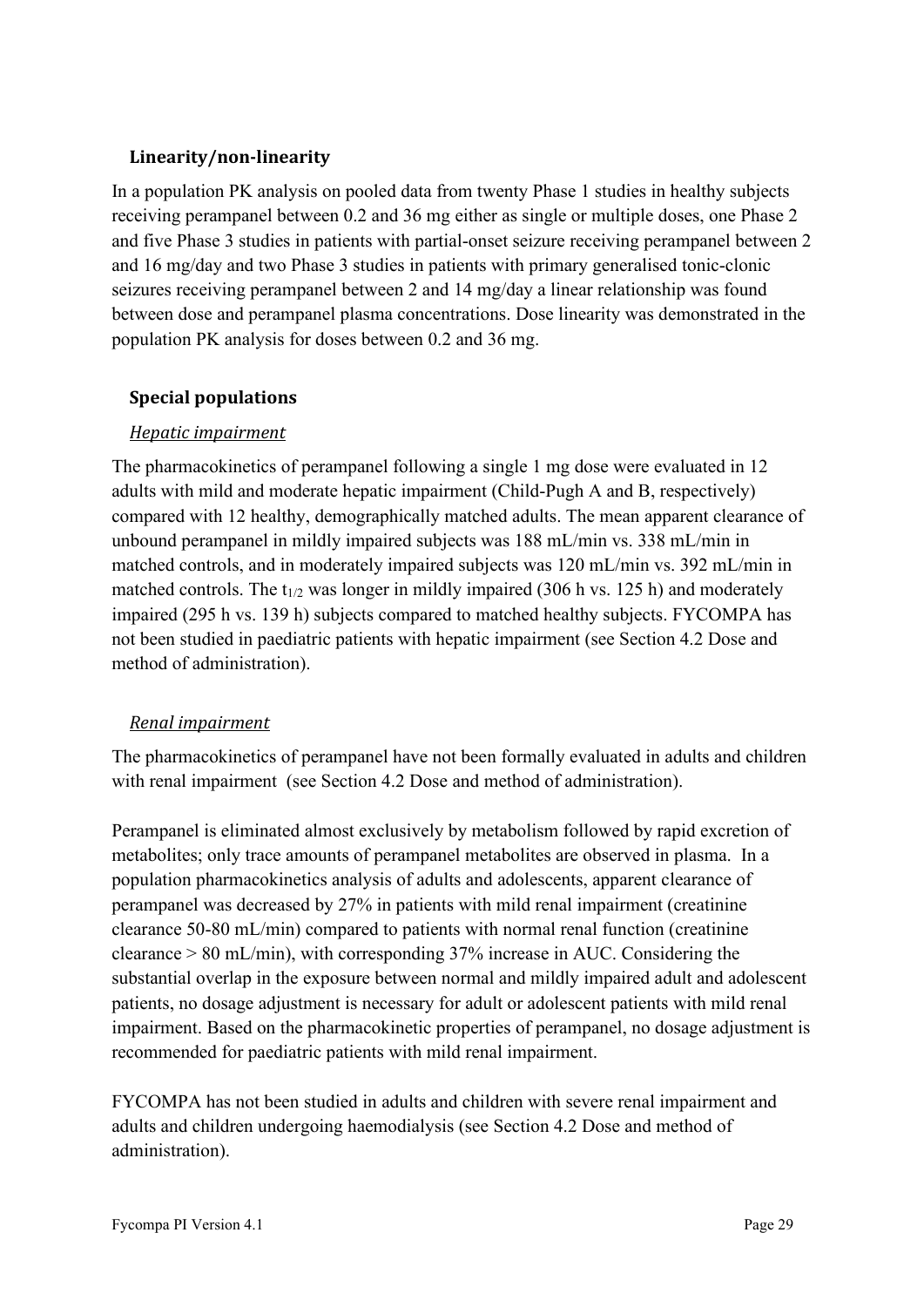### *Gender*

In a population pharmacokinetic analysis of patients with partial-onset seizures receiving perampanel up to 12 mg/day and patients with primary generalised tonic-clonic seizures receiving perampanel up to 8 mg/day in placebo-controlled clinical trials, perampanel clearance in females (0.54 l/h) was 18% lower than in males (0.66 l/h).

### *Elderly (65 years of age and above)*

Perampanel was given to 31 patients with epilepsy aged 65 years or older. While large differences in the pharmacokinetics of perampanel were not apparent, due to the adverse events experienced by these patients perampanel should be used with caution in the elderly.

### *Paediatric population*

In a population pharmacokinetic analysis on pooled data from children aged 4 to  $\leq$ 12 years, adolescent patients aged  $\geq$ 12 years, and adults, perampanel clearance decreased with an reduction in body weight. Hence, dose adjustment for children aged 4 to <12 years with a body weight <30kg is necessary (see Section [4.2](#page-3-0) [Dose and method of administration\)](#page-3-0).

## **5.3 PRECLINICAL SAFETY DATA**

### **Carcinogenicity**

Perampanel was administered orally to mice (1, 3, 10 or 30 mg/kg/day) and rats (10, 30 or 100 mg/kg/day in males; 3, 10 or 30 mg/kg/day in females) for up to 104 weeks. There was no evidence of treatment-related tumours in either species. Estimated exposures (plasma AUC) to perampanel at the highest doses tested were less than anticipated clinical exposure at the MRHD of 12 mg/day.

### **Genotoxicity**

Perampanel was negative in the bacterial reverse mutation and mouse lymphoma tk assays in vitro, and in the micronucleus test in rats in vivo.

# **Juvenile animal data**

Oral administration of perampanel to juvenile rats for 12 weeks from post natal day 7 of life at doses of 1, 3 and 3/10/30 mg/kg/day (high-dose escalations after 4 and 8 weeks) was associated with CNS clinical signs and decreased hindlimb grip strength/foot splay (all doses), reduced growth and neurobehavioural impairment (mid/high doses), and delayed sexual maturation (high dose). A no-effect dose was not determined. Oral administration of perampanel to juvenile dogs for 33 weeks from post natal day 42 of life at doses of 1,5 and 5/10 mg/kg/day (high dose escalation after 2 weeks) was associated with CNS clinical signs at all dose. The CNS clinical signs were due to exaggerated pharmacologic effects of perampanel.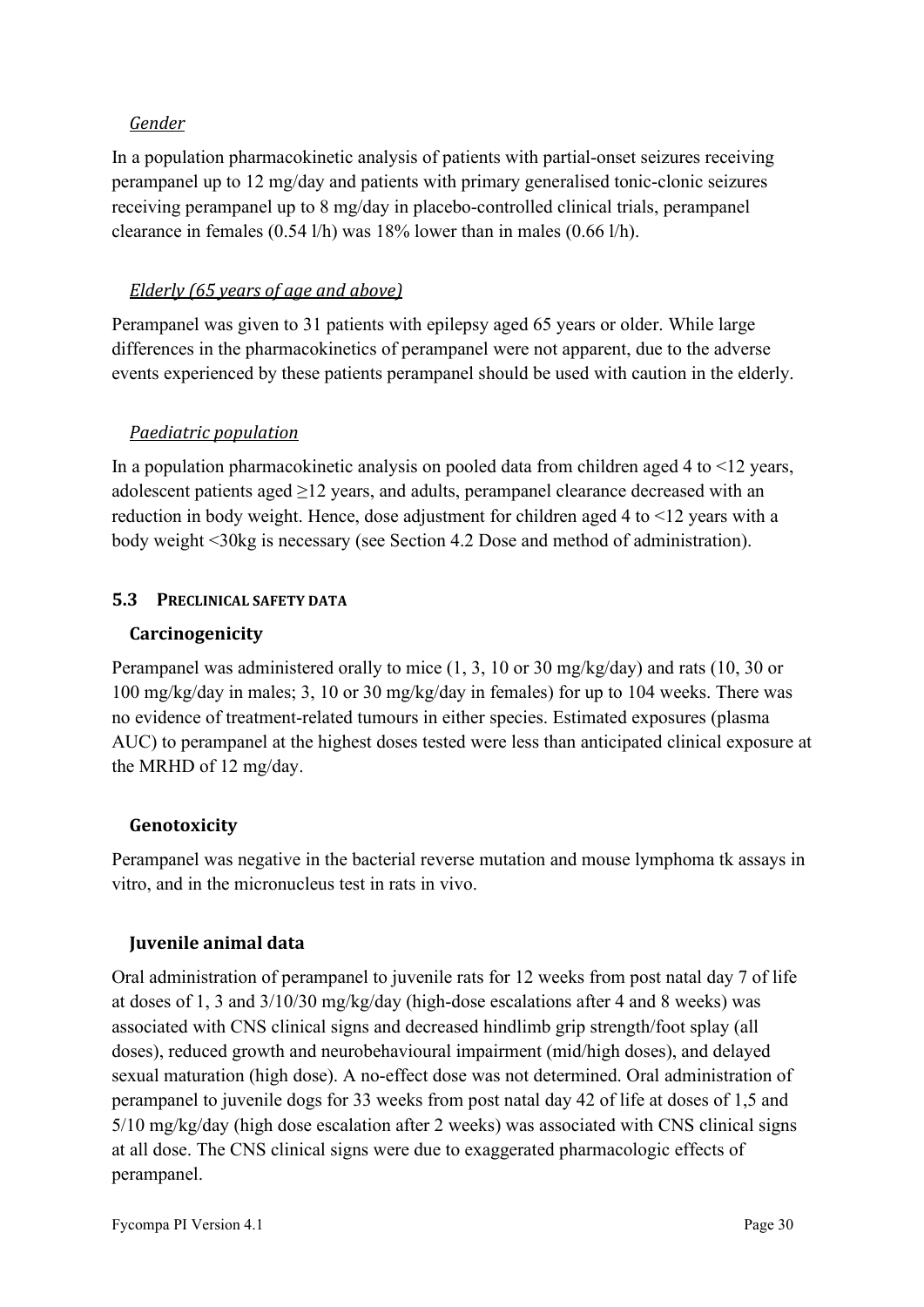# **6 PHARMACEUTICAL PARTICULARS**

## <span id="page-30-0"></span>**6.1 LIST OF EXCIPIENTS**

## **Film-coated Tablets**

The film-coated tablets contain the excipients lactose monohydrate, hypromellose, povidone, magnesium stearate, purified talc, microcrystalline cellulose (6 mg, 8 mg, 10 mg and 12 mg only), macrogol 8000, titanium di-oxide, iron oxide yellow (2 mg, 10 mg), iron oxide red (2mg, 4 mg, 6 mg, and 8 mg only), iron oxide black (8 mg only) and indigo carmine aluminium lake (10 mg & 12 mg only).

### **Oral suspension**

The oral suspension contains sorbitol solution  $(70%)$  (crystallising), Avicel RC – 591 (PING: 4093), poloxamer, dimeticone 500, polysorbate 65, methylcellulose, silicon dioxide, PEG-40 stearate, benzoic acid, sorbic acid, sulfuric acid, citric acid, sodium benzoate, purified water.

### **6.2 INCOMPATIBILITIES**

Incompatibilities were either not assessed or not identified as part of the registration of this medicine.

### **6.3 SHELF LIFE**

In Australia, information on the shelf life can be found on the public summary of the Australian Register of Therapeutic Goods (ARTG). The expiry date can be found on the packaging.

#### **6.4 SPECIAL PRECAUTIONS FOR STORAGE**

### **FYCOMPA film coated tablets**

Store below 30°C. Store in original container

### **FYCOMPA oral suspension**

Store below 30°C. Do not freeze. Use within 90 days after the first opening of the bottle

#### **6.5 NATURE AND CONTENTS OF CONTAINER**

#### **Film-coated tablets**

FYCOMPA 2 mg film coated tablet is available in PVC/aluminium blisters of 7. FYCOMPA 4 mg film coated tablet is available in PVC/aluminium blisters of 28. FYCOMPA 6 mg film coated tablet is available in PVC/aluminium blisters of 28.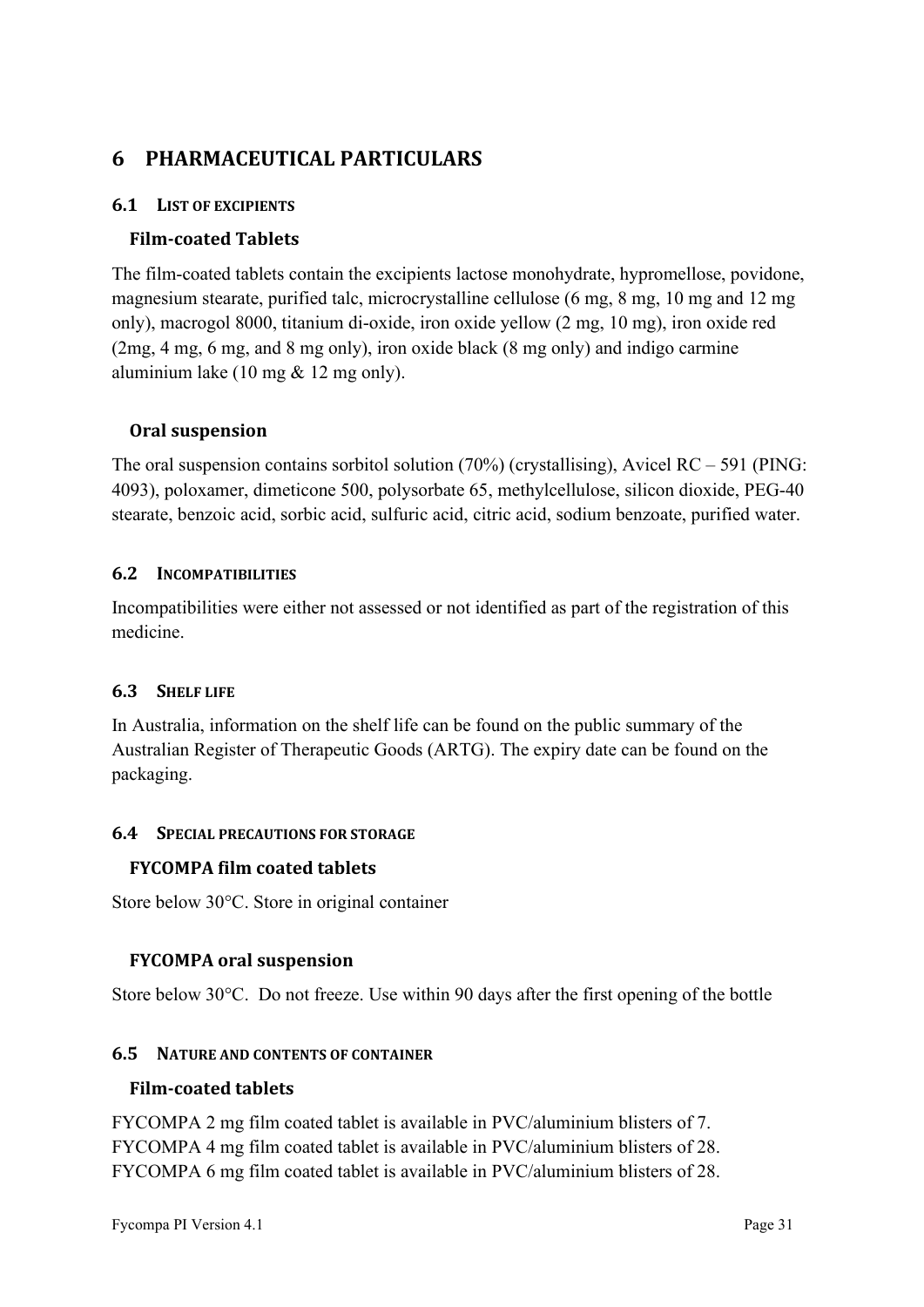FYCOMPA 8 mg film coated tablet is available in PVC/aluminium blisters of 28. FYCOMPA 10 mg film coated tablet is available in PVC/aluminium blisters of 28. FYCOMPA 12 mg film coated tablet is available in PVC/aluminium blisters of 28.

## **Oral suspension**

FYCOMPA oral suspension is supplied in a polyethylene terephthalate (PET) bottle with a child-resistant (CR) polypropylene (PP) closure; each bottle contains 340 mL of suspension and is packaged in an outer cardboard carton.

Each carton contains one bottle, two 20 mL graduated oral dosing syringes and an LDPE press in bottle adapter (PIBA). The oral dosing syringes are graduated in 0.5 mL increments.

## **6.6 SPECIAL PRECAUTIONS FOR DISPOSAL**

In Australia, any unused medicine or waste material should be disposed of by taking to your local pharmacy.

## **6.7 PHYSICOCHEMICAL PROPERTIES**

Perampanel hemisesquihydrate is a crystalline solid and is obtained as a white to yellowish white powder. The pKa value of perampanel hemisesquihydrate is 3.24 and the partition coefficient is 2.86 at 25°C. Perampanel hemisesquihydrate is freely soluble in N methyl 2 pyrrolidone, sparingly soluble in acetonitrile and acetone, slightly soluble in methanol, ethanol and ethyl acetate, very slightly soluble in 1-octanol and diethyl ether and practically insoluble in heptane and water. In aqueous solutions, perampanel hemisesquihydrate is very slightly soluble in 0.1 M HCl at 37°C and practically insoluble in pH 2-11 Britton-Robinson buffers at 25°C, pH 4.5 USP acetate buffer and pH 7.5 USP phosphate buffer at 37°C.

# **Chemical structure**

The chemical name of perampanel hemisesquihydrate is 2-(2-oxo-1-phenyl-5-pyridin-2-yl-1,2-dihydropyridin-3-yl)benzonitrile hydrate (4:3). It has a molecular weight of 362.9.

The empirical formula of perampanel hemisesquihydrate is  $C_{23}H_{15}N_3O \cdot 3/4H_2O$ 

Perampanel hemisesquihydrate has the following structural formula:

N Y Y  $\mathsf{o}$  $\cdot$  3/4H<sub>2</sub>C